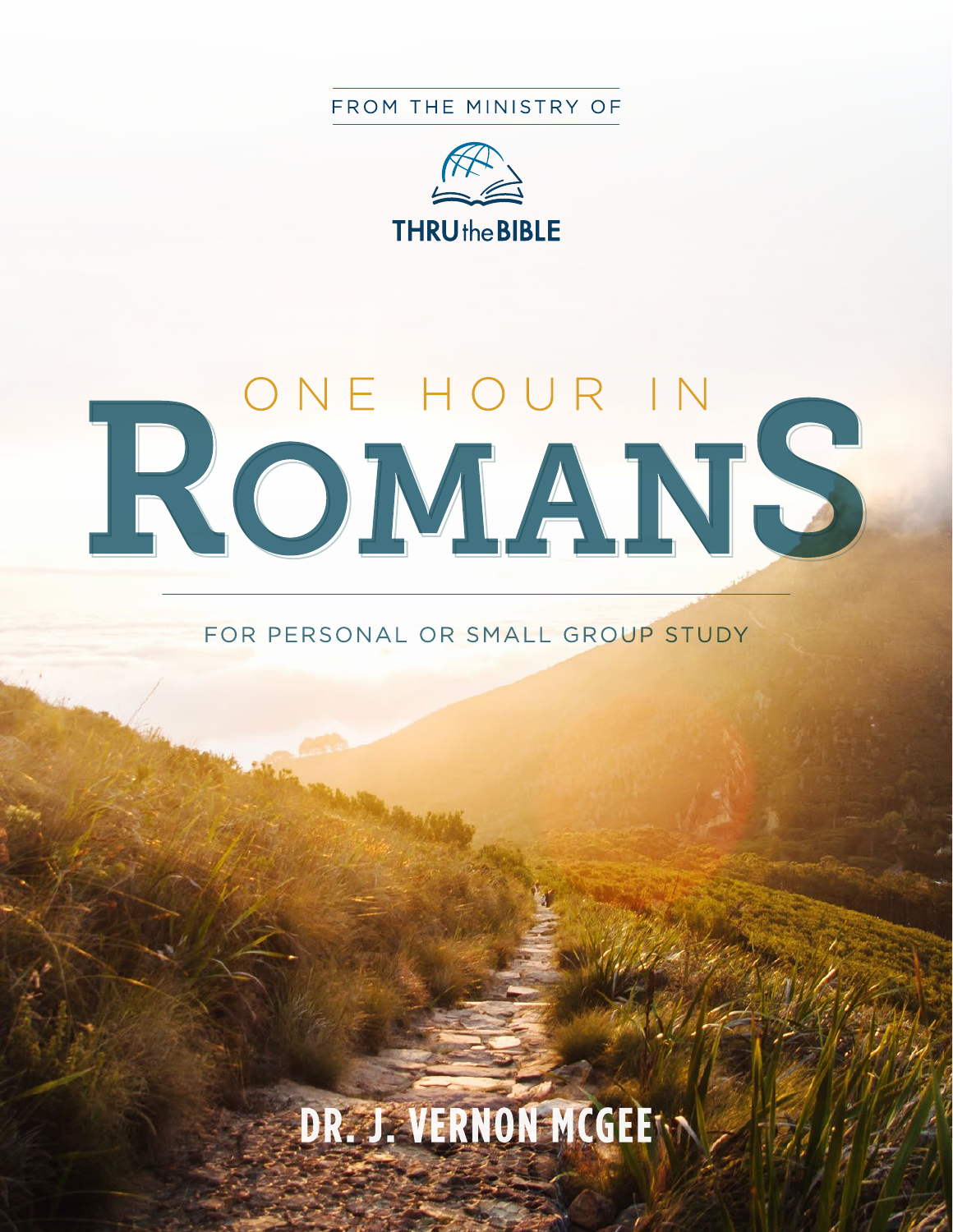# BEFORE YOU BEGIN

You are about to spend time in one of the most important books of the Bible. For many in every generation, God has used this book of Romans to change thinking, deepen faith, and comfort hearts. It could be that God will use this study in your life to teach, comfort, convict, encourage, or stir you towards a deeper faith in Him and greater effectiveness in living the Christian life.

Before you dive in, ask Him to do that right now. Pause as you begin and ask Him to quiet your heart and awaken your mind to the greatest subject of the ages: His great salvation. Invite Him to do whatever work He wants in your heart as you discover the depth of this eternal truth.

Dr. McGee believed the book of Romans to be so important, he didn't want you to miss anything God has for you in its pages. He prepared this "One Hour in Romans" as a survey lesson to give you a broad brush over the book as foundation to the more in-depth study of Romans on our Bible Bus journey. We've also added a few questions at the end of each section to encourage you to stop and ask—*"What did I just learn?"* and *"How might God want me to apply this to my life?"* These prompts can be engaged with individually or as a group.

If you've been on the Bible Bus for long, you know that in the beginning of every complete journey through the whole Word of God, Dr. McGee refreshes our memory of how to study the Bible. In review, these seven steps are especially important as we begin our survey of Romans.

*Let me urge you to do something that will pay you amazing dividends: Read Romans regularly. This epistle requires all the mental make-up we have, and in addition, it must be bathed in prayer and supplication so that the Holy Spirit can teach us. Yet every Christian should make an effort to know Romans, for this book will ground you in the faith.* $-Dr$ **. J. Vernon McGee**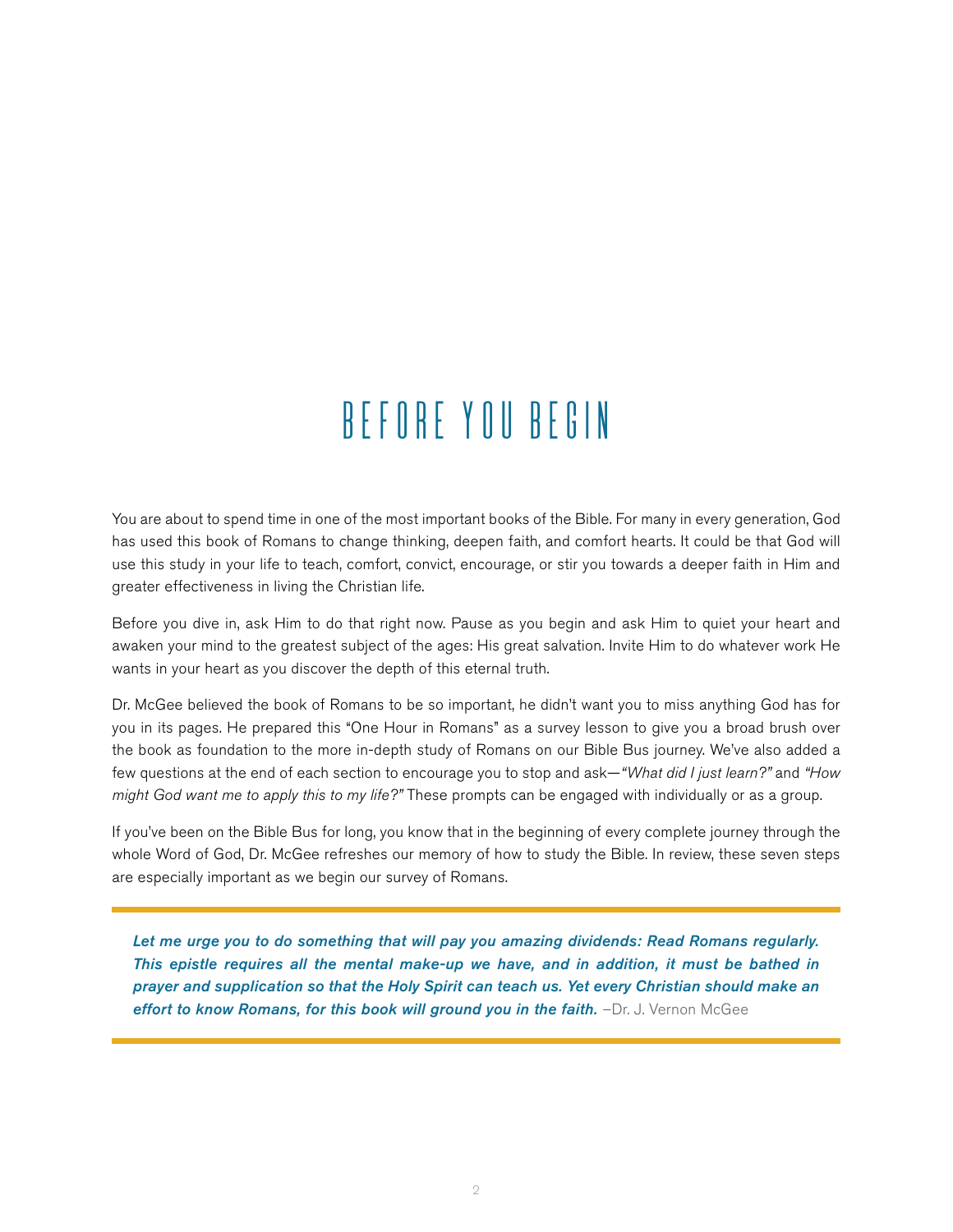#### DR. MCGEE ENCOURAGES YOU TO:

- 1. Begin with prayer.
- 2. Read the Bible. The average time to read the entire book of Romans is under one hour.
- 3. Study the Bible. We'll follow Dr. McGee's lead here as he points out important points.
- 4. Meditate on the Bible. Take notes on your study, underline important points, and then review them later. What truths is God impressing on your mind?
- 5. Read what others have written on the Scriptures.
- 6. Obey what you learn.
- 7. Pass it on to others.

*Meditation is something God taught His people. The Word of God was to be kept in front of the*  children of Israel all the time so that they could see it and think about it. (Read Deuteronomy 6:6-9.) *It was to be written in their homes, on the doorposts over the door. God told them to talk about His Word when they ate, when they would lie down at night. He told them to write the Word of God*  **everywhere, and it would be burnt into their hearts and lives.** -Dr. J. Vernon McGee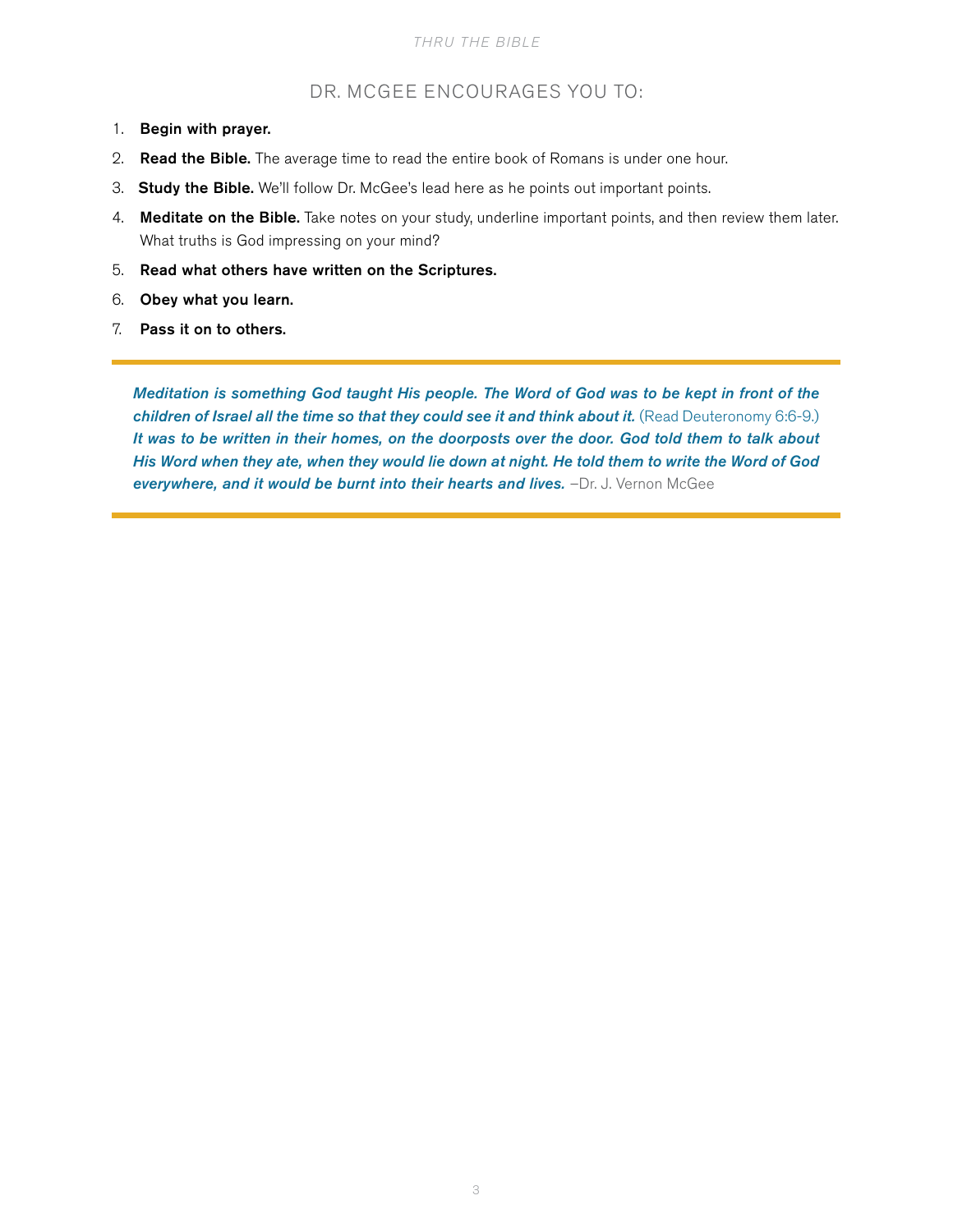# Introduction

The book of Romans contains the great gospel manifesto for the world.

The only remedy for man's sin is the perfect remedy God provided in Jesus Christ for a lost humanity. This is the message of Romans.

Devote yourself to its study and you will:

- Understand the basic facts about salvation
- Be convicted about things related to your faith
- Find practical insight into Christian service

*The true masterpiece of the New Testament and the very purest gospel …. It can never be too much or too well read or studied. The more it is handled, the more precious it becomes, and the*  **better it tastes.** –Martin Luther on Romans

The great theme of this epistle humbles me: The righteousness of God. I have attempted to proclaim this message over the years. However, the world doesn't want to hear or accept it. It likes to hear about the glory of mankind and exalt man instead of God. But if we do not see mankind for who we are—totally corrupt and a ruined creature without God—we will never find a remedy.

The thief on the cross had been declared unfit to live in the Roman Empire; that's why he was being executed. But the Lord Jesus said He was going to make him fit for heaven: "Today you will be with Me in Paradise" (Luke 23:43). God takes lost sinners—like you and me—and brings us into His family as His sons and daughters. He does it not because we have any merit in us whatsoever, but because Christ died on the cross. Romans teaches this essential truth.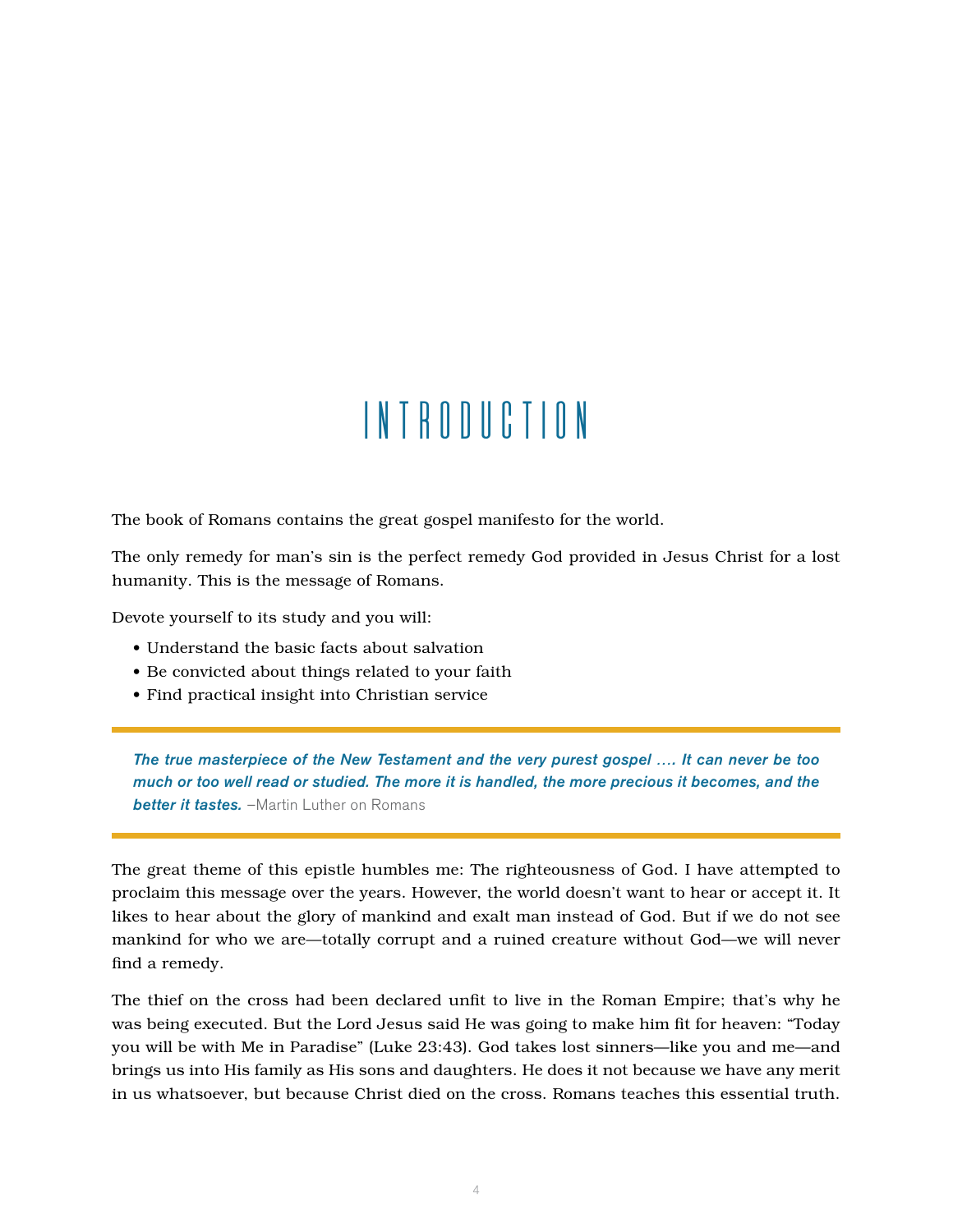#### **THE MAJOR DIVISIONS OF ROMANS**

|                               | <b>FOCUS</b>                      | <b>EMPHASIS</b> |
|-------------------------------|-----------------------------------|-----------------|
| Part 1:<br>Romans $1-8$       | What does it mean<br>to be saved? | <b>FAITH</b>    |
| <b>Part 2:</b><br>Romans 9-11 | What about Israel?                | <b>HOPE</b>     |
| Part 3:<br>Romans $12 - 16$   | How should I<br>conduct my life?  | <b>LOVE</b>     |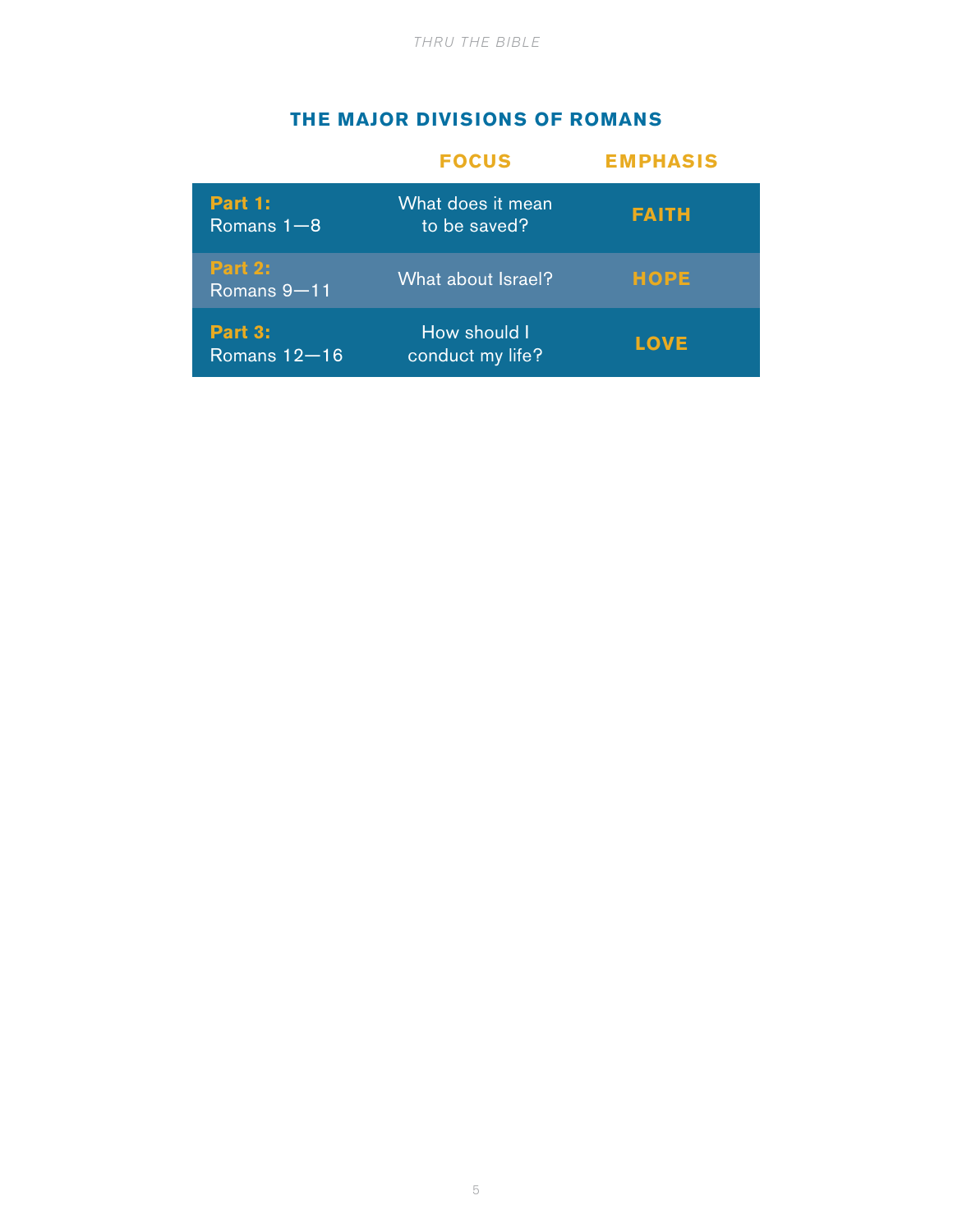# PART<sub>1</sub> WHAT DOES IT MEAN TO BE SAVED?



Romans 1—8

Listen at *TTB.org/Romans* (optional): Programs 4422-4441

The apostle Paul opens his letter to the Romans with a great statement and the key to this letter:

#### **CHALLENGE TO MEMORIZE**

*For I am not ashamed of the gospel of Christ, for it is the power of God to salvation for everyone who believes, for the Jew first and also for the Greek. For in it the righteousness of God is*  revealed from faith to faith; as it is written, "The just shall live by faith." - Romans 1:16, 17

Paul isn't ashamed, because the gospel has inherent power for a specific thing: *Salvation*. That is the end and the effect of the gospel.

Salvation embraces everything from justification to glorification; it is both an act and a process. It is equally true that I *have been* saved, I *am being* saved, and I *shall be* saved.

You can't work for or buy God's righteousness; you can do nothing but accept it by faith. Justification by faith means not only the subtraction of sin but the addition of righteousness all so we might stand before God complete in Christ. God saves on no other ground than that you trust Jesus.

You can be religious and still be lost.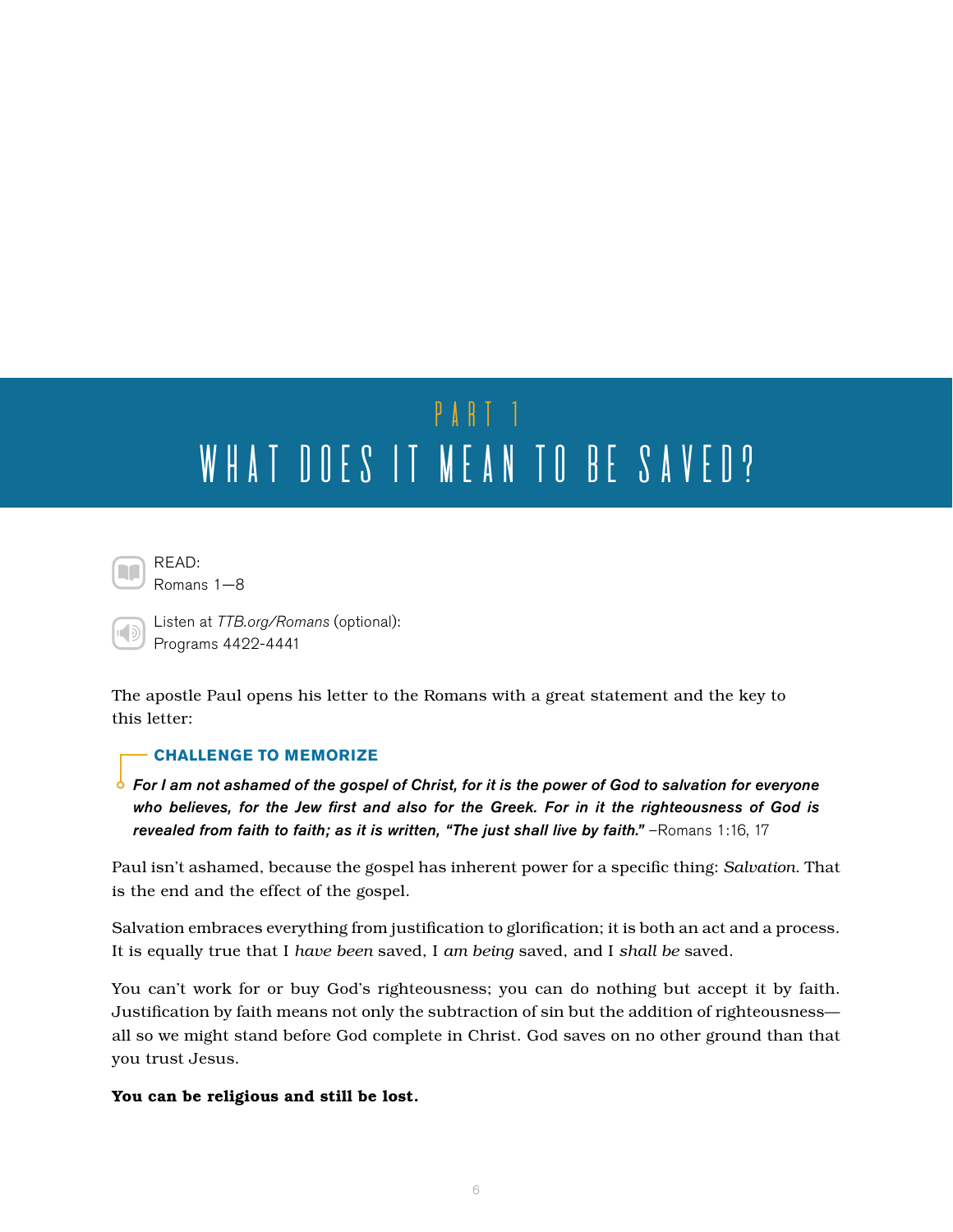If the ministry of *Thru the Bible* has done one thing, it has held up a mirror to people who thought they knew God. As they listened to the Word of God, they realized they were sinners, lost before Almighty God. A family in San Pedro, California, listened to our study of Romans for three months as we hammered away—"You're a sinner, you're a sinner, you're a sinner." They resented it and wrote me two angry letters: "We are active church members, and you tell us we are sinners! We are tired of hearing it." Well, I didn't write and tell them they could tune us out if they were tired of it, and apparently they kept listening. Finally, that entire family came to know Jesus Christ. I tell you, you can be religious and still be lost.

#### Yes, friends, we are all sinners.

Sin is the subject from Romans 1:18—3:20. Romans doesn't try to prove we are sinners, it just states it as fact. In other words, it is a revelation.

That God's wrath is revealed against sin is a historical fact. An example? Remember Sodom and Gomorrah? God destroyed these cities because of their sin. They reached the place of perversion, always characteristic of a degraded civilization.

You may read Romans 1:18-33 and think, *Well, that's certainly not a picture of me! I can thoroughly agree with God.* But just wait. Next we have the revelation of the sin of good people. That is difficult for a great many people to accept, so Paul deals with it directly.

#### *Therefore you are inexcusable, O man, whoever you are who judge, for in whatever you judge*  another you condemn yourself, for you who judge practice the same things. -Romans 2:1

He does not mean these respectable people do the identical things as those living without Christ. Instead, the minute we judge anyone who is in sin, we immediately establish the principle that whoever is above us can judge us also for not measuring up to their standards. When you look down at the drunkard or the pervert today and say his sin is abhorrent, God in His position as He looks down at you—a so-called respectable person—can say (and does say), *"You are a sinner, and you have come short of My glory. You, in My sight, are just as much a sinner as that person is in your sight."* That is exactly what Paul establishes here.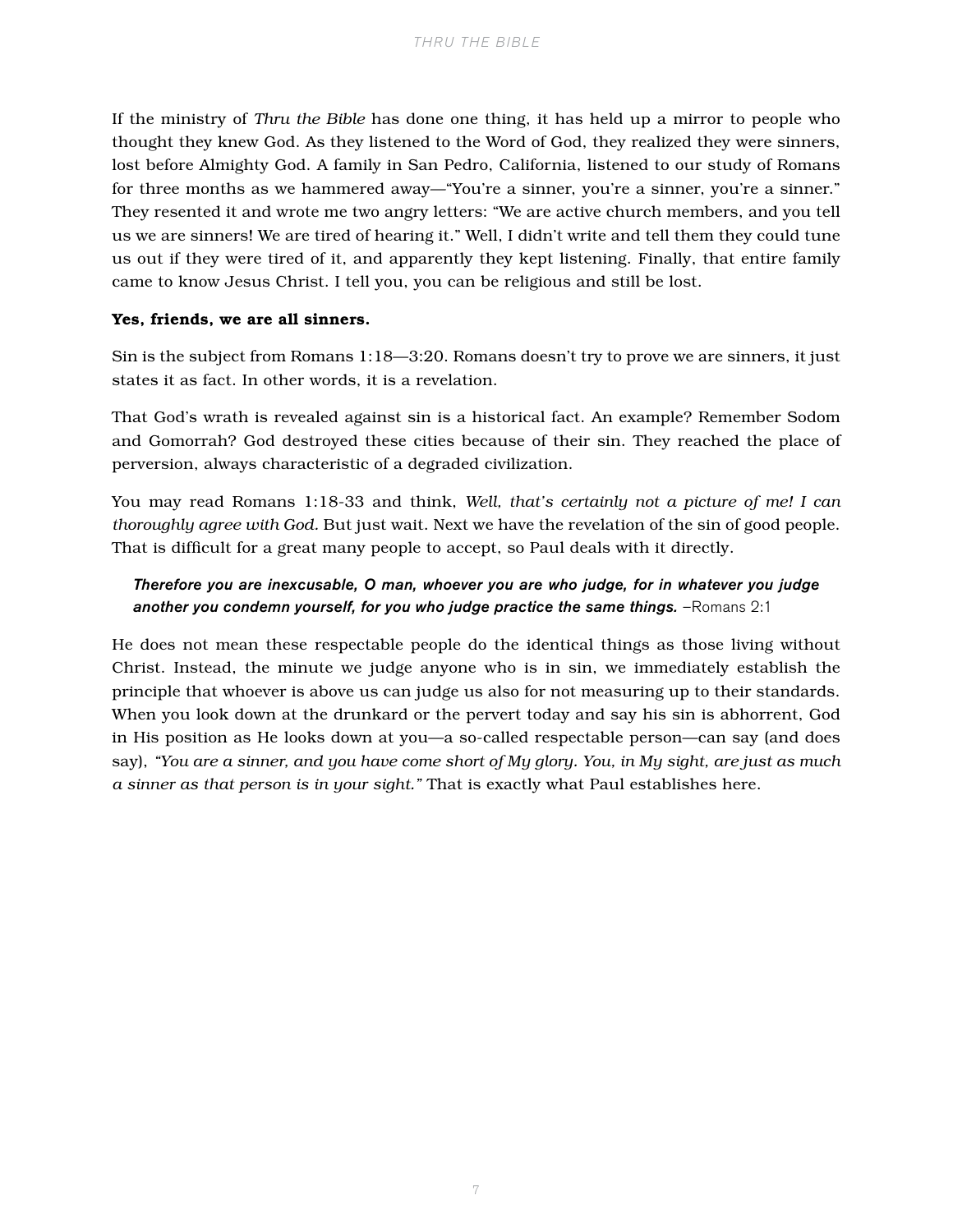#### **SIX WAYS GOD WILL JUDGE GOOD PEOPLE**

#### **PRINCIPLE #1**  GOD KNOWS THE REAL YOU

#### *But we know that the judgment of God is according to truth* [reality] *against those who practice such things.* –Romans 2:2

God will judge according to the facts. You will not be able to secure a lawyer and claim some technicality. When you come before God, He judges you according to reality. He knows your own heart better than you do. You and I cannot claim what we often do before other people: *"Oh, I'm innocent. I'm a good citizen. I pay my debts. I never even get a traffic ticket."* You may not get a traffic ticket, but in God's sight you are a sinner, my friend, and He will judge people according to reality, not according to some defense you hatch up.

### **PRINCIPLE #2**

#### OUR LIVES WILL BE SCRUTINIZED

#### **Who "will render to each one according to his deeds."** -Romans 2:6

God will judge good people according to their deeds at the Great White Throne. His books will be opened, and every sinner will be judged according to his works—not those little good things you like calling attention to, but your entire life will be scrutinized. God will judge you according to the facts.

#### **PRINCIPLE #3**

#### WE'RE ALL JUDGED BY THE SAME STANDARD

#### *For there is no partiality with God.* -Romans 2:11

The fact that you may be educated and have been brought up surrounded by a good environment gives you no advantage over some poor soul who can't read or write and is living in the direst circumstances. God will judge you both by the same standard. There is no respect of persons. We are not talking about salvation here, but the basis on which God judges the human family.

#### **PRINCIPLE #4** OUR BEST COULD NEVER BE GOOD ENOUGH

#### For not the hearers of the law are just in the sight of God, but the doers of the law will *be justified.* –Romans 2:13

You've heard the Sermon on the Mount and the Ten Commandments and you think they're wonderful. You should; they are. The question is, *do you keep them?*

I was speaking several years ago before a club of some sort. I sat next to a man who asked me, "What's your racket?" I told him I was a preacher, and immediately he began to cover up. He told me he was an officer in a certain church and about all the good he did. Then he said, "The Sermon on the Mount is my religion."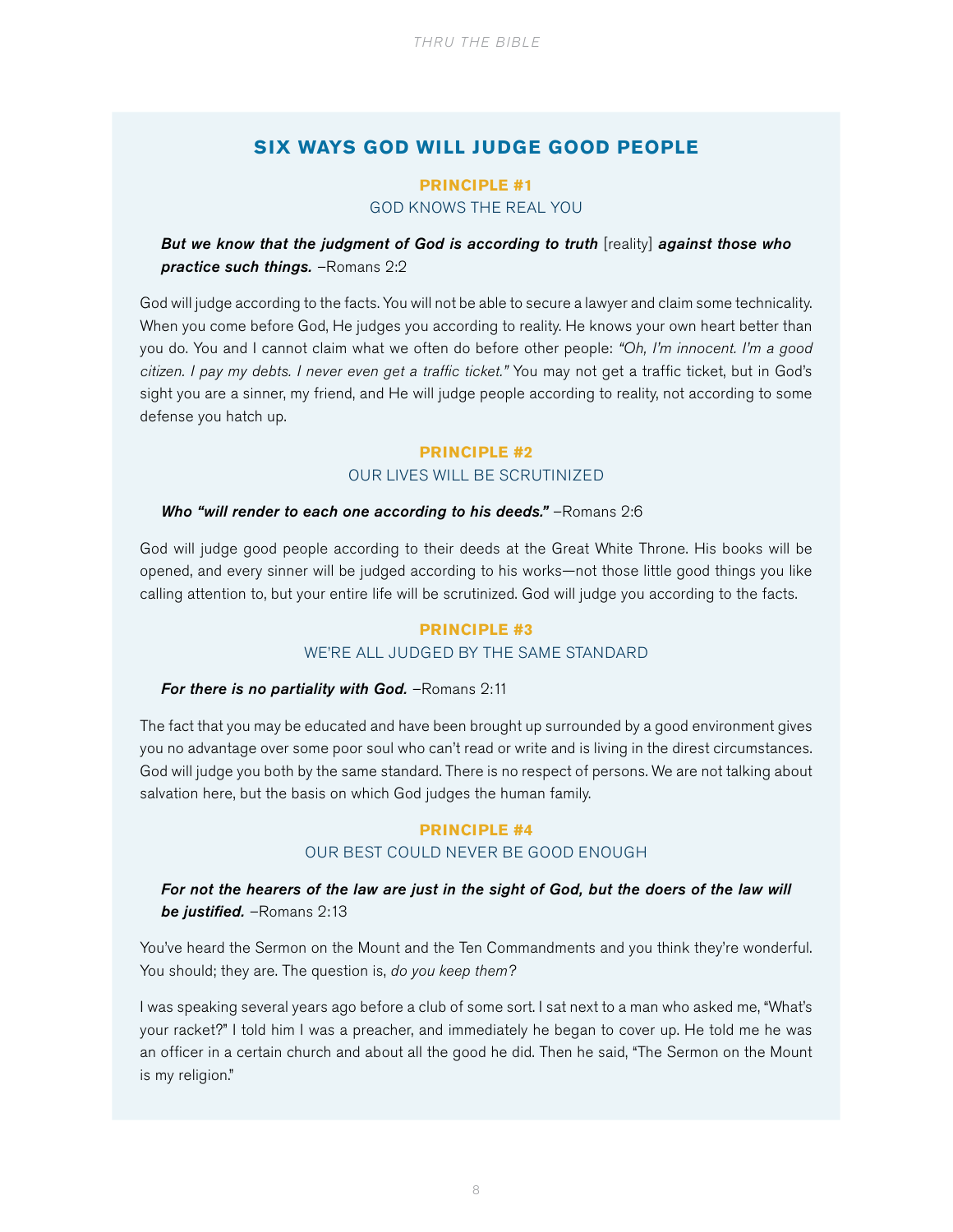I reached over and shook hands with him. "I want to congratulate you," I said. "That's the best religion I know anything about."

"I thought you'd think so."

"But I'd like to ask you a question. How're you doing with it?"

He began to fumble for words. "What do you mean?"

"You say that's your religion. I want to know, are you keeping it?"

"Well, I try to."

"But that's not it," I said. "Religion is not something you try out. If that's your religion, I hope you're keeping it."

"I'm doing my best."

"But I can't find anything in the Sermon on the Mount about doing your best."

"Well now," he backpedaled, "I feel that a man ought to do his best."

"Yes, I think so, too, but does your best enable you to keep the Sermon on the Mount? Let me be specific. It says in there that if you are angry with your brother, you are guilty of murder. Are you a murderer? Have you ever been angry with anyone?" He had to admit that he had been. "Also," I said, "if you so much as look upon a woman to lust after her, you're guilty of adultery. How are you doing with that one?" He began to hedge, and I said, "Look, if I were you, I'd change my religion, because you are not keeping it. You'd better get yourself a religion you can keep, brother, because you're doing nothing with that one at all."

May I say to you, friend, when folk say the Sermon on the Mount is their religion, all they mean is, "I just vote for the Sermon on the Mount. I think it's a nice thing." It's God's Law for this earth during the Millennium; it's a wonderful Law, and it is His standard. But if we examine our hearts, we know we can't measure up to it—no one can, not even the most respectable.

Therefore, God will judge people on this basis: Not on being *hearers* of the Law but *doers* of the Law. When you get up before God and say, "Well, I kept the Ten Commandments," He's going to ask you one by one, "Did you keep this one? How about this one?" May I say to you, that is God's standard, and every honest person *knows* he comes short of the glory of God.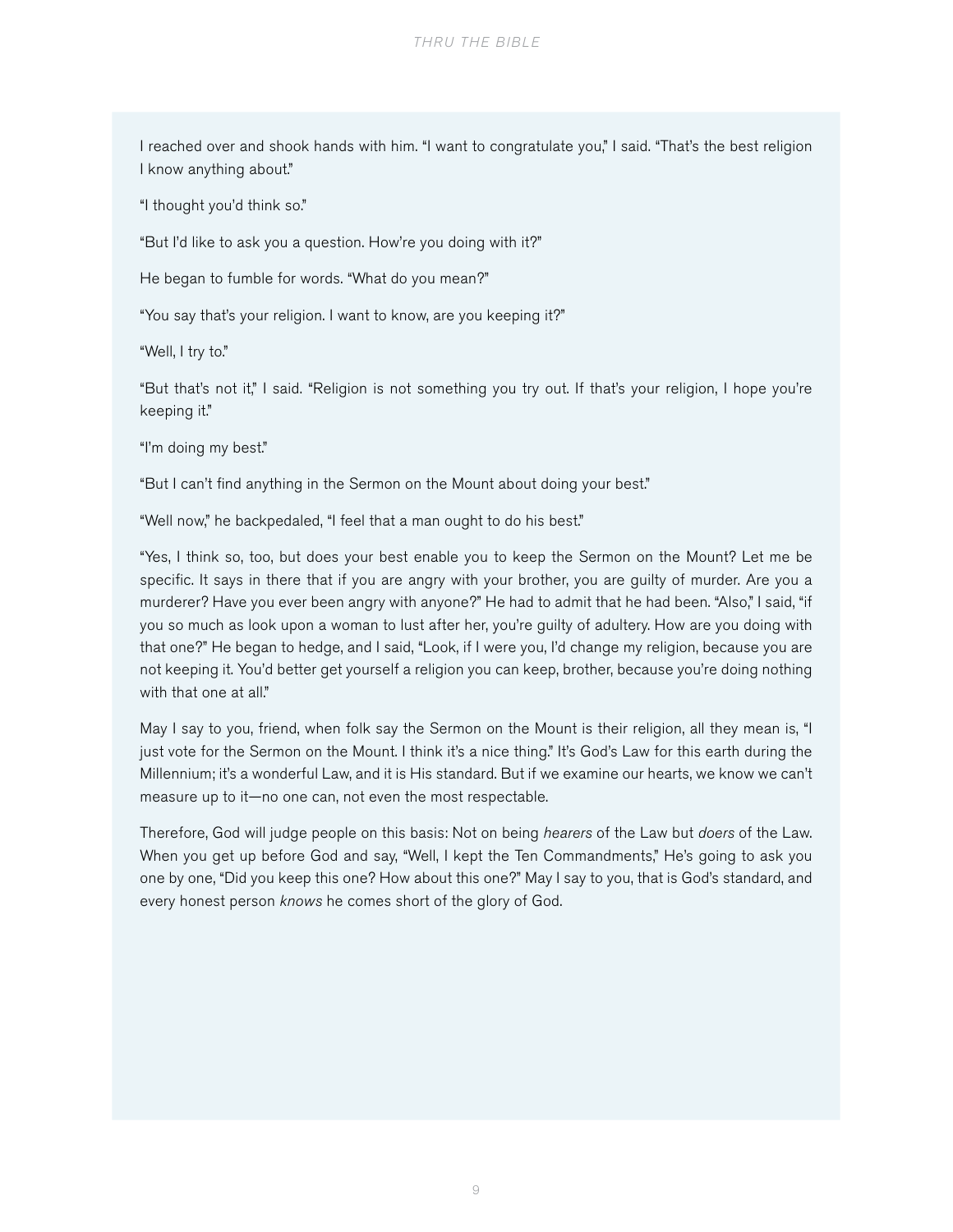#### **PRINCIPLE #5** WE ALL FALL SHORT; WE MISS THE MARK

*Who show the work of the law written in their hearts, their conscience also bearing witness, and between themselves their thoughts accusing or else excusing them.* –Romans 2:15

Your conscience either excuses or accuses you. The man I mentioned who said, "I do the best I can," is excusing himself. He says, "Well, after all, we're all human." And I can't think of a truer statement than that! We *are* human, and that is the reason we fall short.

#### **PRINCIPLE #6** THERE WILL BE NO SECRETS AT THE JUDGEMENT

*In the day when God will judge the secrets of men by Jesus Christ, according to my gospel.* –Romans 2:16

That part of your life you have kept hidden, God intends to bring out—provided you do not come and accept His salvation. He will turn you wrong side out; He is really going to look at you when you come before Him. Irwin Moon said, "If God put my life on the screen and I had to sit there and look at it, I'd make a hole in the wall to get out of there. I don't want to see it." I don't think you want to see yours, either. But if you turn down God's salvation, you *do* have to face Him on this matter.

These six principles outline the way God will judge "good" people. Wouldn't you rather Jesus stand up for you in court, offer His nail-print hands and say, "These debts have been paid. I died in their place."

Some think they will escape judgment because they are religious. Of course, the Jewish people illustrate this for the simple reason they had the only God-given religion. He tells them what they have: "You have the Mosaic Law; you have been an instructor of the people; you have *boasted* yourself of this; but as you have been teaching others not to steal, do you steal?" That is the tragedy of liberal preaching today. They teach people to be moral and ethical—yet they are still lost. God finds the religious person the most difficult in the world to reach. Church members are the hardest people to lead to Christ.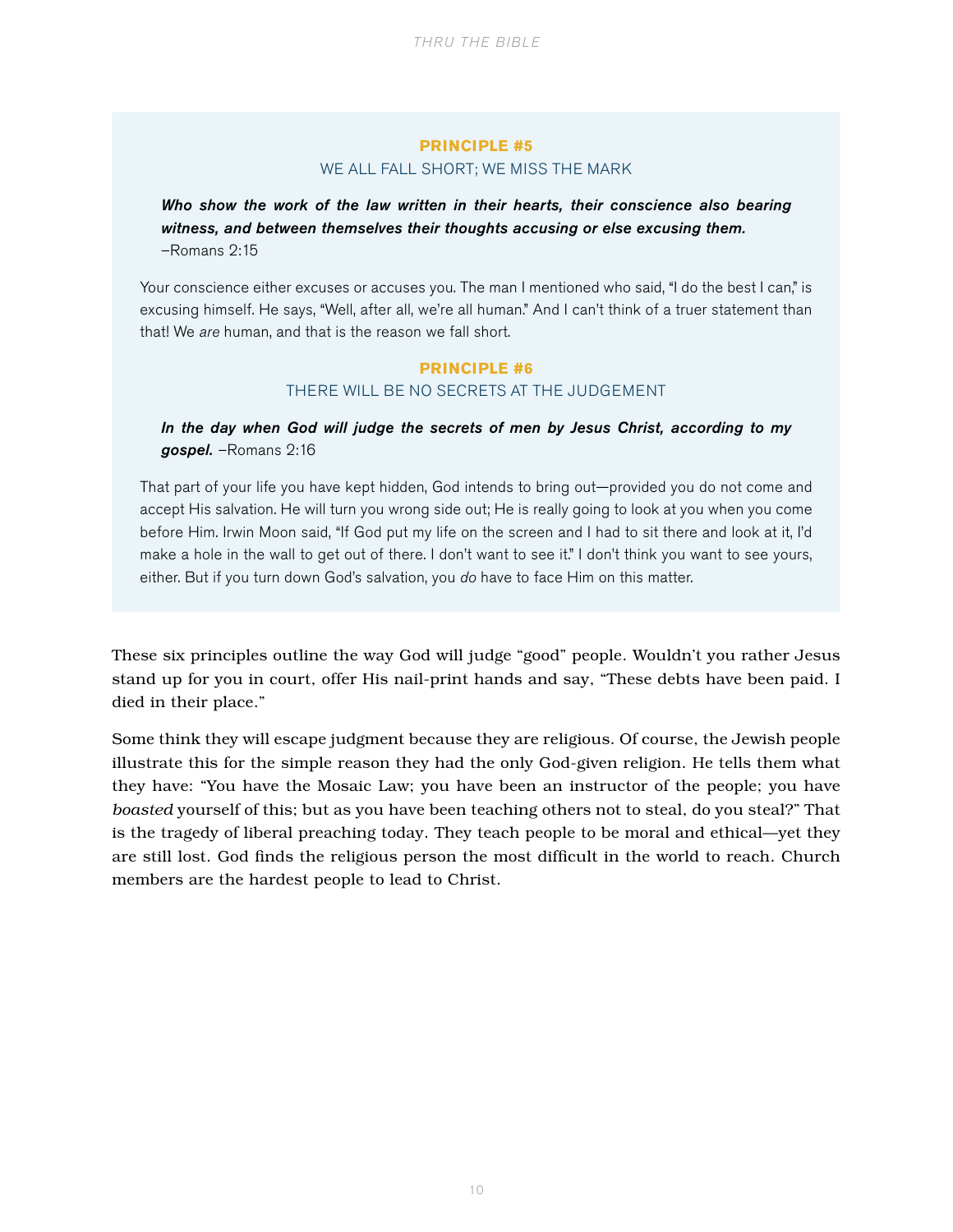#### **SECULAR THINKERS WHO THINK THE SAME WAY AS THE WORD OF GOD**

We must say of ourselves that we are evil, have been evil, and—unhappily, I must add—shall be also in the future. Nobody can deliver himself; someone must stretch out a hand to lift him up. - Seneca

I see no fault committed which I, too, might not commit. - Goethe

Every man knows that of himself which he dares not tell his dearest friend. –Dr. Samuel Johnson

In review of God's manifold blessings, the thing I seem most to thank Him for is the conviction of sin. - Tholuck

*The saint with the most tender conscience today is more aware of sin than anything else. If you're not conscious of sin in your life, my friend, you are in a dangerous place. You're like a man in an ice storm, who thinks he's comfortable but is actually freezing to death. He wants to lie down in the snow and sleep, but if he does he will die. Many people today live like this—numb,*  **unconscious of the fact they are sinners in God's sight.** -Dr. J. Vernon McGee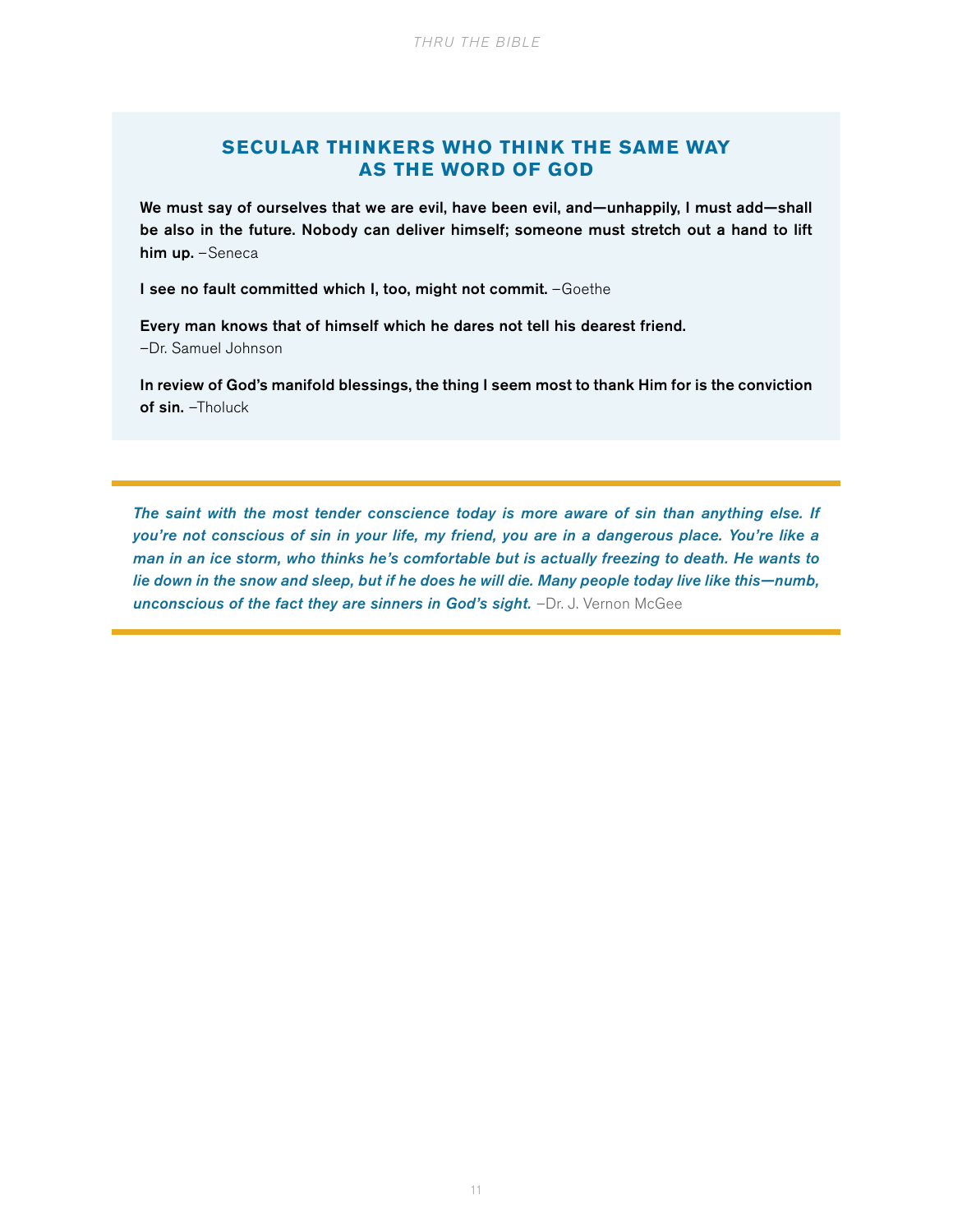# How Does God Save Us?

How are we saved? *Through God's righteousness.* 

*But now the righteousness of God apart from the law is revealed, being witnessed by the Law and the Prophets, even the righteousness of God, through faith in Jesus Christ, to all and on all who believe. For there is no difference.* –Romans 3:21, 22

Man is helpless and hopeless—paralyzed and unable to save himself. But God has provided a righteousness that enables us to stand before God.

#### RIGHTEOUSNESS PROVIDED

God provides this righteousness to us not by us working or paying for it, but God *gives* it to us. We can receive it only by faith. Let me illustrate: I am wearing a watch given to me by members of my board. It was handed to me in a little box with the words, "This is a gift." I have never paid one penny for this watch. All I had to do was believe they were honest and sincere in offering it to me, and when they held it out, I reached my hand out by faith and took it. That is the only way in the world you can get saved today, because salvation is a *gift*. You don't work for a gift; you can't pay for a gift; you can't promise God anything. If you are going to receive His gift, you must reach out your hand in faith and receive what God has to offer.

That gift comes through Jesus' death on the cross and the redemption He wrought for us. Why did He have to do this?

#### For all have sinned and fall short of the glory of God. - Romans 3:23

There is no exception in the human family—we are all sinners.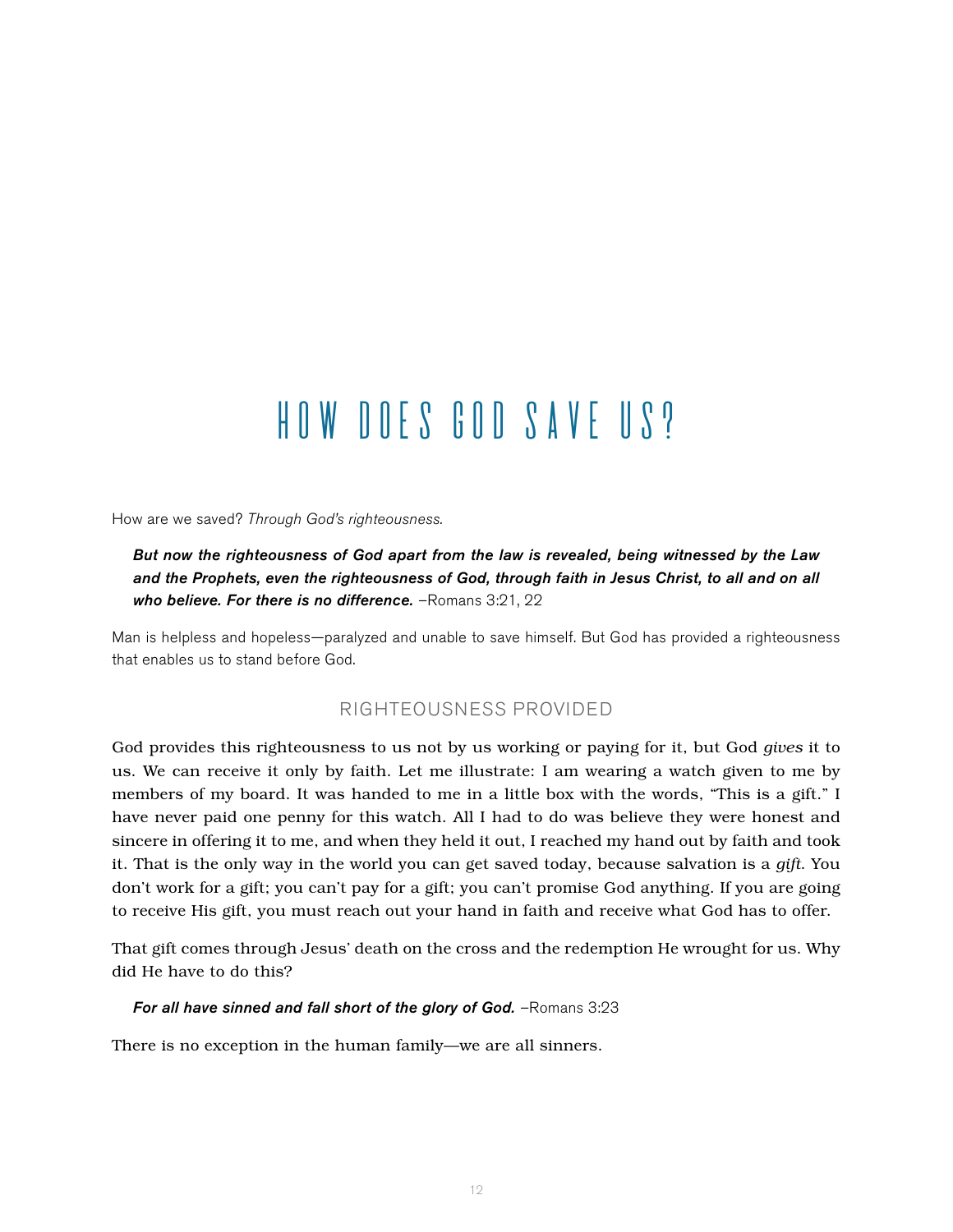That doesn't mean there is no difference in sinners. Certainly, some are worse than others, and God recognizes that. But I have found when flying over a rugged area that when I look down from that elevation, I can't tell the height of the hills. In fact, when you get up that high, you can't tell a molehill from an anthill from a mountain. They all look the same when you get up there. When God looks down at you, my friend, though you may think you are head and shoulders above somebody else, you are on the same level—"All have sinned and fall short of the glory of God."

I have an old illustration about the game of "jumping to Catalina," an island located off the coast in Southern California. It is about 25 miles directly across to Catalina from the pier in Santa Monica. Let's suppose we get to the pier, and we run and jump off the end to see who can jump to Catalina. Now up to the present, nobody has made it. There have been some mighty good jumps, and it's a delightful game because when you jump, you get wet, and you can say to the other fellow, "I jumped farther than you did." And it is true—some jump farther. But no matter how far you jump, you won't make Catalina. All come short of Catalina, although some jump farther than others. All fall short of the glory of God, too. Although some are not as great sinners as others, none has measured up to His standards. For that reason, you and I today need His redemption.

#### *Being justified freely* [without a cause; that is, the cause is not within us] *by His grace through the redemption that is in Christ Jesus.* –Romans 3:24

What God does, He does by His grace; what God does by His grace, He does joyfully. He does it freely, without holding back. God doesn't parcel out grace as if He might run out of His supply. My friend, when He bestows grace on you, He goes the limit. He is not stingy. He bestows His grace and His love upon you freely without a cause, and it's all "through the redemption that is in Christ Jesus." So when you come to the Lord Jesus Christ,

*Your best resolutions must wholly be waived, Your highest ambitions be crossed off; You never need think you will ever be saved, 'Til first you've learned you are lost.*

–Author unknown

*If today I had the wisdom of Solomon, the patience of Job, the meekness of Moses, the strength of Samson, the obedience of Abraham, the compassion of Joseph, the tears of Jeremiah, the poetic skill of David, the prophetic voice of Elijah, the courage of Daniel, the greatness of John the Baptist, and the endurance and love of Paul, I would still need redemption through Christ's*  **blood—the forgiveness of sins according to the riches of His grace.** -Dr. J. Vernon McGee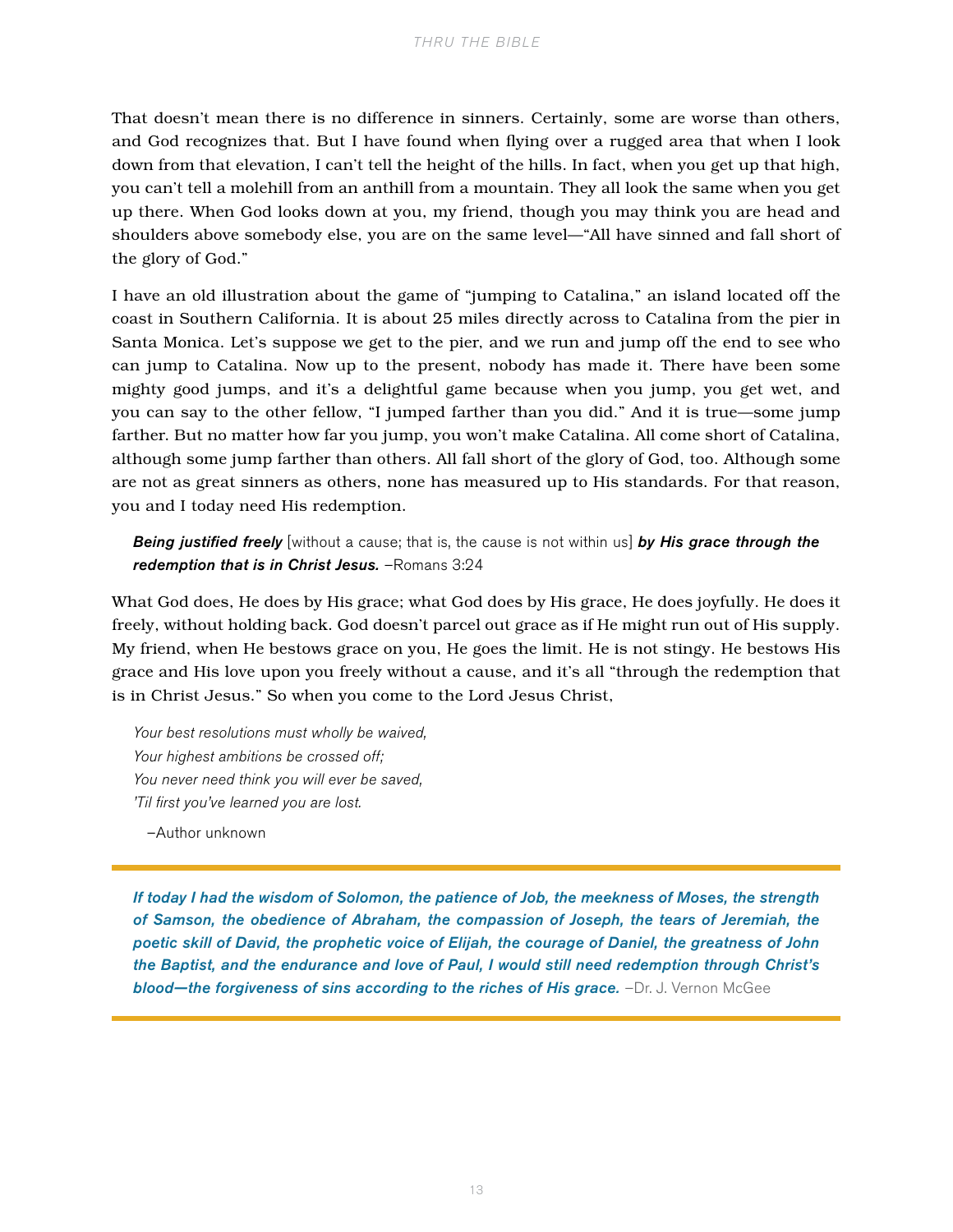My friend, you and I need the blood of Christ for our salvation—we have no other hope. That cross is the way God has saved individuals from the very beginning to the very present hour because Paul says:

*Whom God set forth as a propitiation by His blood, through faith, to demonstrate His righteousness, because in His forbearance God had passed over the sins that were previously committed.* –Romans 3:25

The "sins that were previously committed" are not *your* past sins but sins committed before Christ's death on the cross. God has always had only one way of saving sinners, and that is through the cross of Jesus Christ. Everyone God ever saved in the Old Testament, He saved on credit. He did not save them because they brought a little lamb. The blood of lambs and bulls and goats could not take away sin, but instead they pointed to the coming of the Lord Jesus Christ. When Christ died on the cross, that was the payment that made it possible for God to redeem those who had lived in the past. And by faith today, you and I look back to Him for our salvation.

*To demonstrate at the present time His righteousness, that He might be just and the justifier of the one who has faith in Jesus.* –Romans 3:26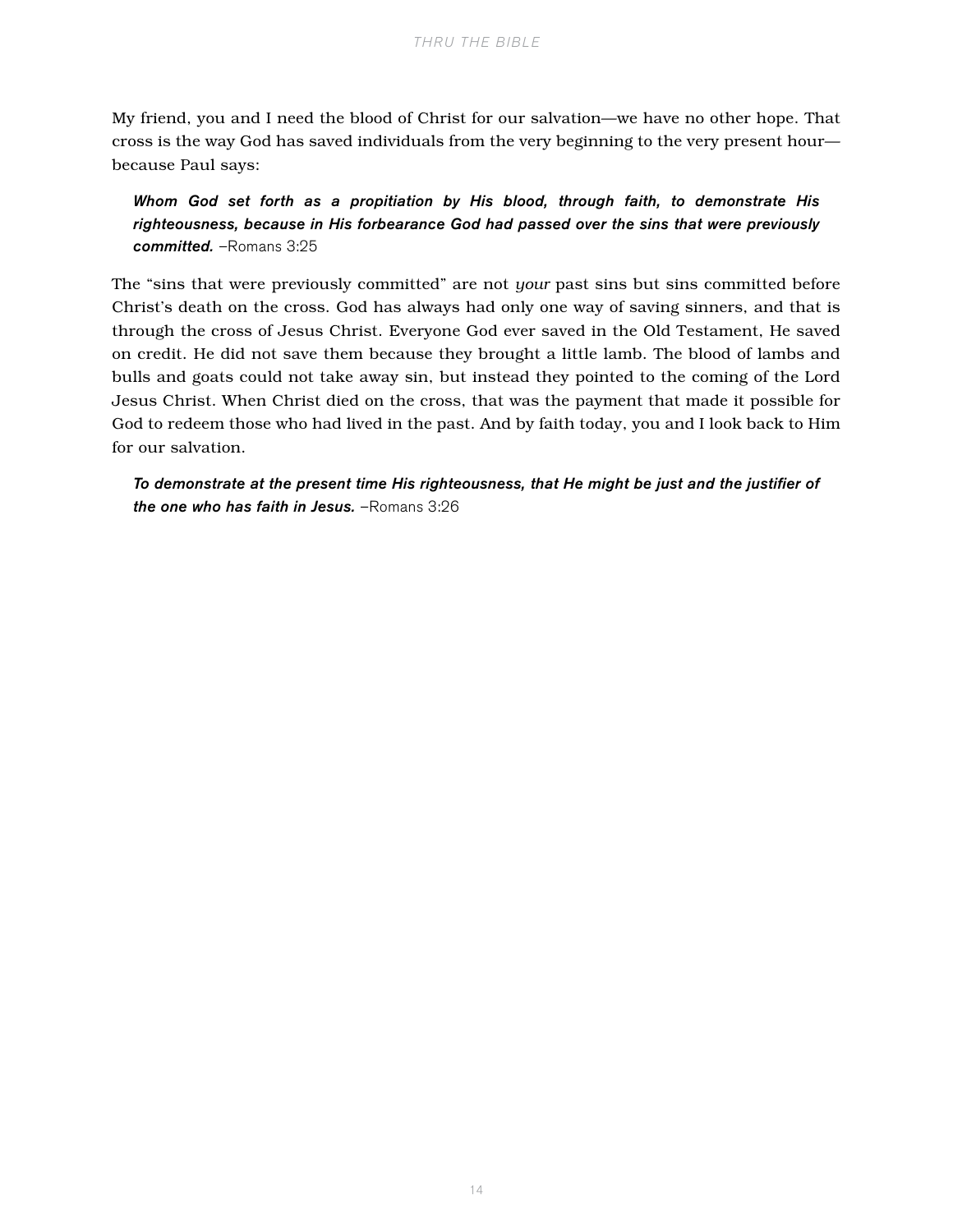# WHAT DOES IT LOOK LIKE to be Justified by Faith?

Abraham, who was justified by faith *before* the Law, believed God. Here's what Romans 4:5 says about believing God.

*But to him who does not work but believes on Him who justifies the ungodly, his faith is accounted for righteousness.* –Romans 4:5

| <b>BUT TO HIM WHO BELIEVES</b> | "Oh, but I ought to do something."                    |
|--------------------------------|-------------------------------------------------------|
| <b>BUT TO HIM WHO BELIEVES</b> | "Well, shouldn't I join the church and be baptized?"  |
| <b>BUT TO HIM WHO BELIEVES</b> | "Shouldn't I promise God I'll live a better life?"    |
| <b>BUT TO HIM WHO BELIEVES</b> | "But don't you think I ought to offer God something?" |
| <b>BUT TO HIM WHO BELIEVES</b> | "I'm happy to work for my salvation."                 |

Look back at that verse—who does God justify? The good people? No. God justifies the "ungodly," the worst kind of people. The only people God saves is ungodly people. God has never yet saved a good person. Not only has God never saved a good person, He never will save a good person. Do you know why? Because no one is good. *All* are ungodly.

The Lord Jesus says, "I have not come to call the righteous, but sinners, to repentance" (Luke 5:32). He came to "give His life a ransom for many" (Matthew 20:28). For what kind of folk? Ungodly people.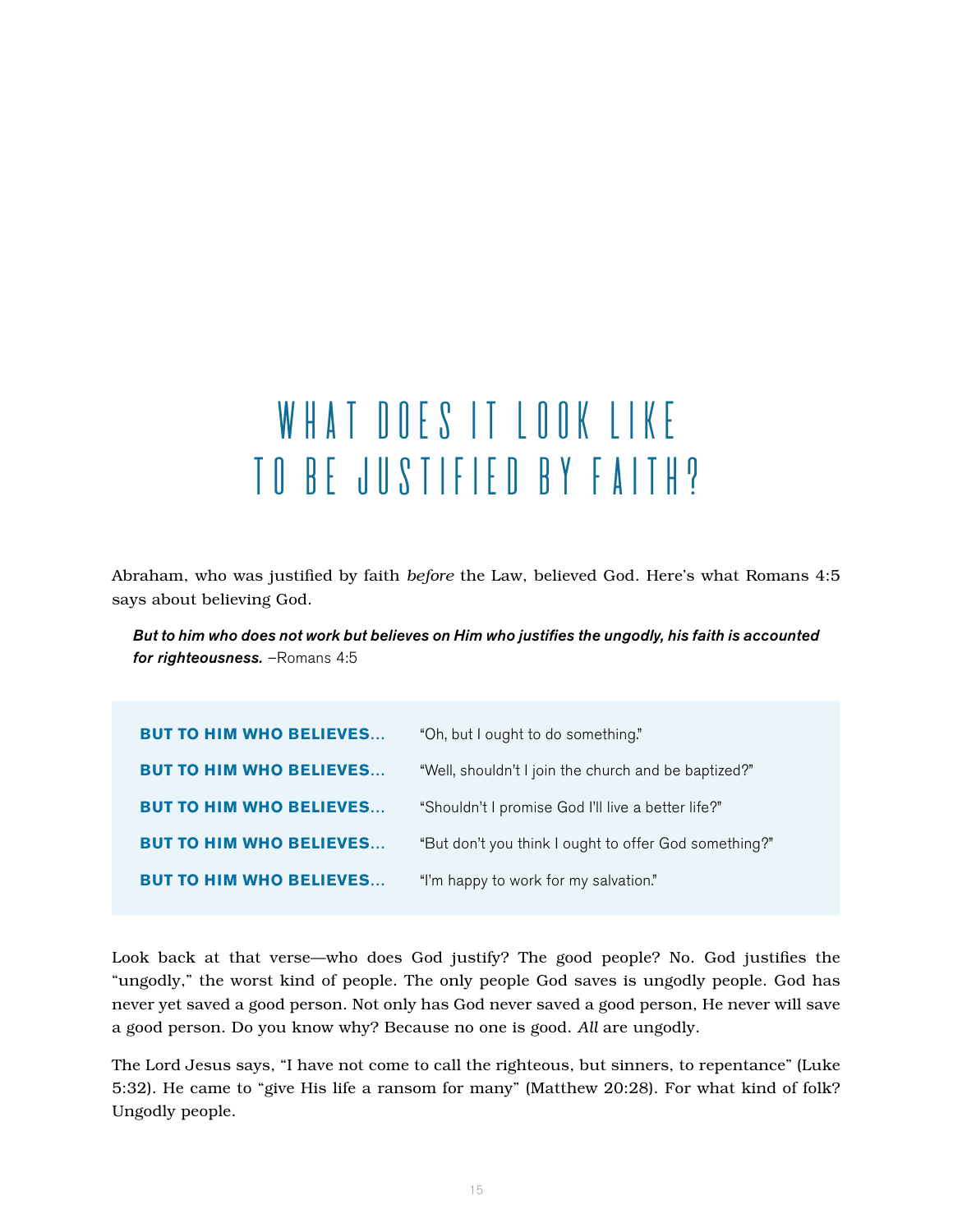Now I don't want to be unloving, but please take this to heart: If you have never come to God as a sinner for salvation, you are not saved today. Until you come as a sinner to God, He cannot save you. He is in the business of saving *sinners*. That's the only kind. Many people would defend their dignity and their status, rather than let God save them. My friend, when you come to Him you have to come as the sinner you are. He only saves ungodly people.

Abraham simply believed God, and it was counted to him for righteousness. It is not only the subtraction of sins in justification by faith, but it is the addition of the righteousness of Christ that enables you to stand in His presence.

John Bunyan said, "When God showed me John Bunyan as God saw John Bunyan, I no longer confessed I was a sinner, but I confessed I was sin from the crown of my head to the soles of my feet." My friend, that's the way God sees you this very minute. He sees you as a lost, undone sinner.

Now I recognize this is not popular today. Even in fundamental circles this type of preaching is going out of style fast, because people want to hear something that tickles their ears. But God still says you must come to Him as a sinner, because that is what you are. He tells you who you are, my friend, and we come on *His* terms and His terms alone. The Lord Jesus said, "No one comes to the Father except through Me" (John 14:6).

Being justified by faith produces wonderful results in our lives. As a believer in Jesus Christ, you now possess these eight things:

# **PEACE WITH GOD 1**

*Therefore, having been justified by faith, we have peace with God through our Lord Jesus Christ.* –Romans 5:1

"Peace with God through our Lord Jesus Christ" comes to your soul when you trust Christ as Savior and are certain that God no longer has any charge against you. Your salvation is for keeps. That is wonderful peace!

# $2$  ACCESS TO GOD

#### **Through whom also we have access by faith into this grace in which we stand ....** –Romans 5:2a

God's child has access to a heavenly Father who listens to you. It is wonderful having someone to go to and talk with about your problems. He always hears and answers, and sometimes He shows He is a good Father by saying "no." He answers according to His wisdom, not according to our will.

# $3$  норе

#### *... And rejoice in hope of the glory of God.* –Romans 5:2b

The child of God has a blessed hope of the soon return of the Lord Jesus Christ to this earth (see 1 Thessalonians 4:13-18).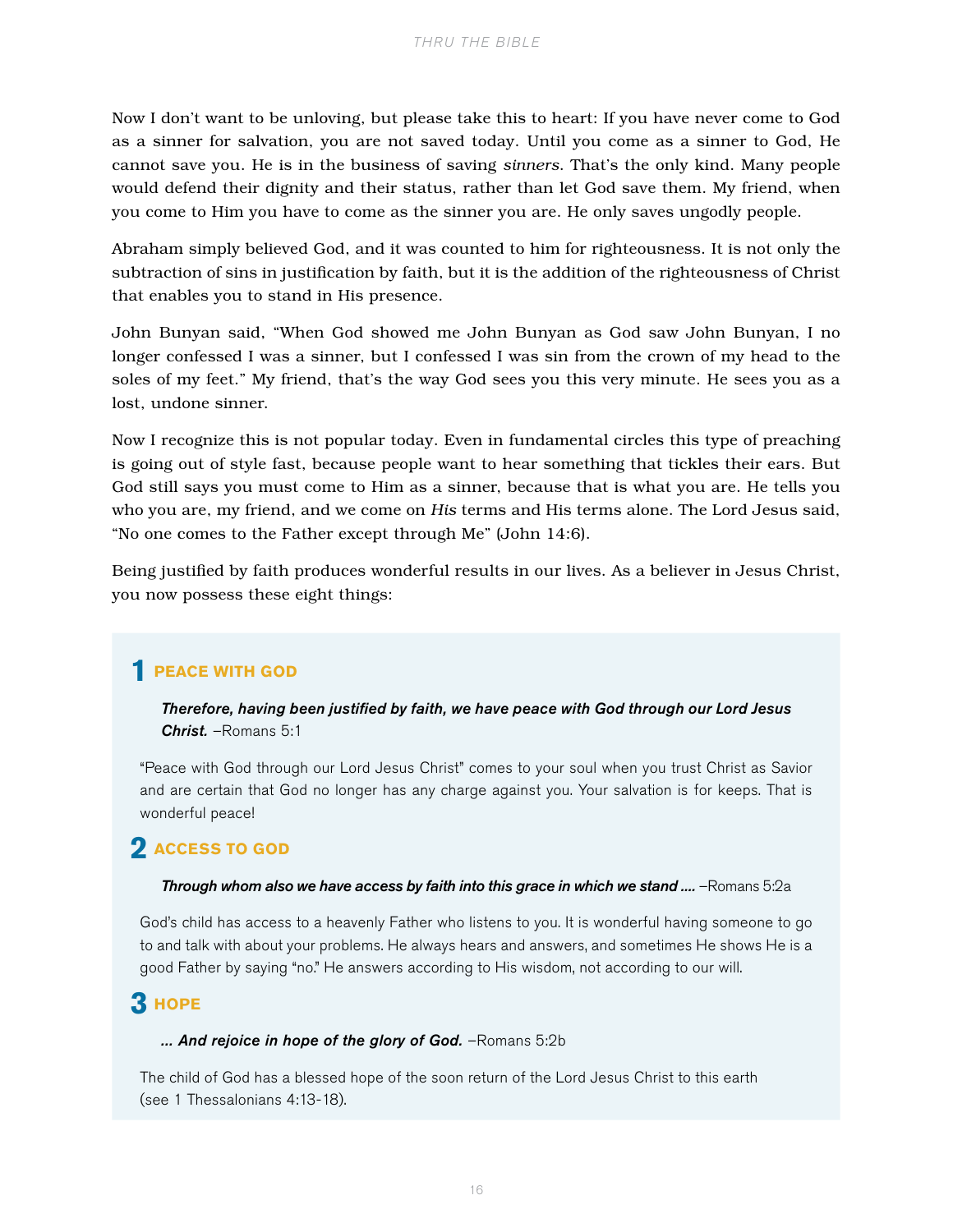# **4** TRIUMPH IN TROUBLE

#### *And not only that, but we also glory in tribulations, knowing that tribulation produces*  perseverance; and perseverance, character; and character, hope. - Romans 5:3, 4

The world does not join the two words "affliction" and "joy," but the child of God can be confident that God's discipline is under God's control for his good and God's glory.

# **LOVE 5**

#### *... The love of God has been poured out in our hearts ....* –Romans 5:5

What kind of love is this? Love for our fellow man? No. That's elsewhere. Love for God? No.

This love poured in us is the assurance that God loves us. These are desperate days, and we need to know God loves us.

# **THE HOLY SPIRIT 6**

#### *... The love of God has been poured out in our hearts by the Holy Spirit who was given to us.* –Romans 5:5

The Holy Spirit is the One who, among other things, actualizes or makes real the love of God in the hearts of believers. To face life today we should be very conscious of the fact that God loves us.

# **DELIVERANCE FROM WRATH 7**

#### *Much more then, having now been justified by His blood, we shall be saved from wrath through Him.* –Romans 5:9

What is this wrath from which we will be saved? Jesus calls it the Great Tribulation. Believers have been saved from the penalty of sin; He is constantly saving us from the power of sin; and He is going to save us in the future from the presence of sin. This means every believer will leave this earth at the Rapture. We are saved from wrath through Christ.

# **JOY 8**

#### *And not only that, but we also rejoice in God through our Lord Jesus Christ, through whom we have now received the reconciliation.* –Romans 5:11

We joy in *God!* He has worked out a plan to save us because of His love for us. Rejoice in God for these wonderful benefits of salvation!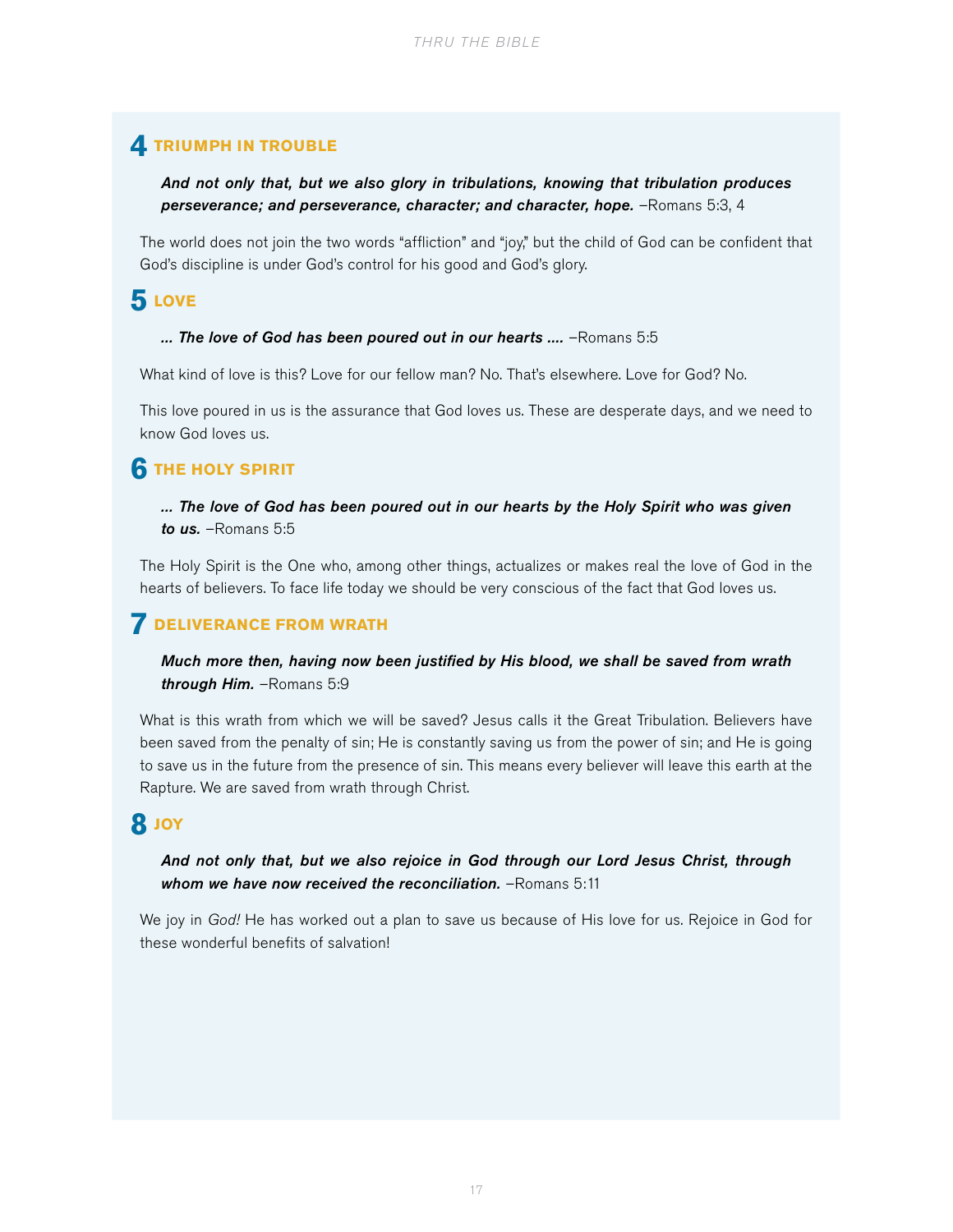# WHAT DOES IT LOOK LIKE to Grow in Christ?

When we are saved by faith, God begins the work of sanctification in us. When we get saved, we're still the same kind of people. Therefore, God wants to move into our lives and sanctify us, make us better than we are. His method, of course, is through the Holy Spirit. This section, Romans 5:12—8:39, presents this process of growth in a wonderful way.

#### POTENTIAL SANCTIFICATION

#### *Therefore, just as through one man sin entered the world, and death through sin, and thus death spread to all men, because all sinned.* –Romans 5:12

When we read "because all sinned," understand this is not talking about our acts of sin. Rather it refers to the sin Adam committed when he disobeyed God in the Garden of Eden which, God says, is also your sin and my sin. Many will resent that. Maybe you're thinking, *"Why should I be charged with Adam's sin? I don't want Adam being the one to choose for me. I want to make the choice."* Well, my friend, whether you like it or not, the choice of your ancestors turns out to be your choice as well.

My grandfather lived in Northern Ireland at a time of great persecution. He was a Scotsman, but he left home and came to the United States, eventually ending up in Texas, where he's buried. Years ago when he decided to come to the United States, I came to the United States. His decision was my decision.

Adam's decision is our decision whether we like it or not. That was God's way in order that He might justify you and me by faith. That is the basis of sanctification, because now He is enabled to take us out of the old Adam and put us in the new Adam. That new Adam is the Lord Jesus Christ. We are put in Him by faith, and that is the method by which God is able to sanctify us today.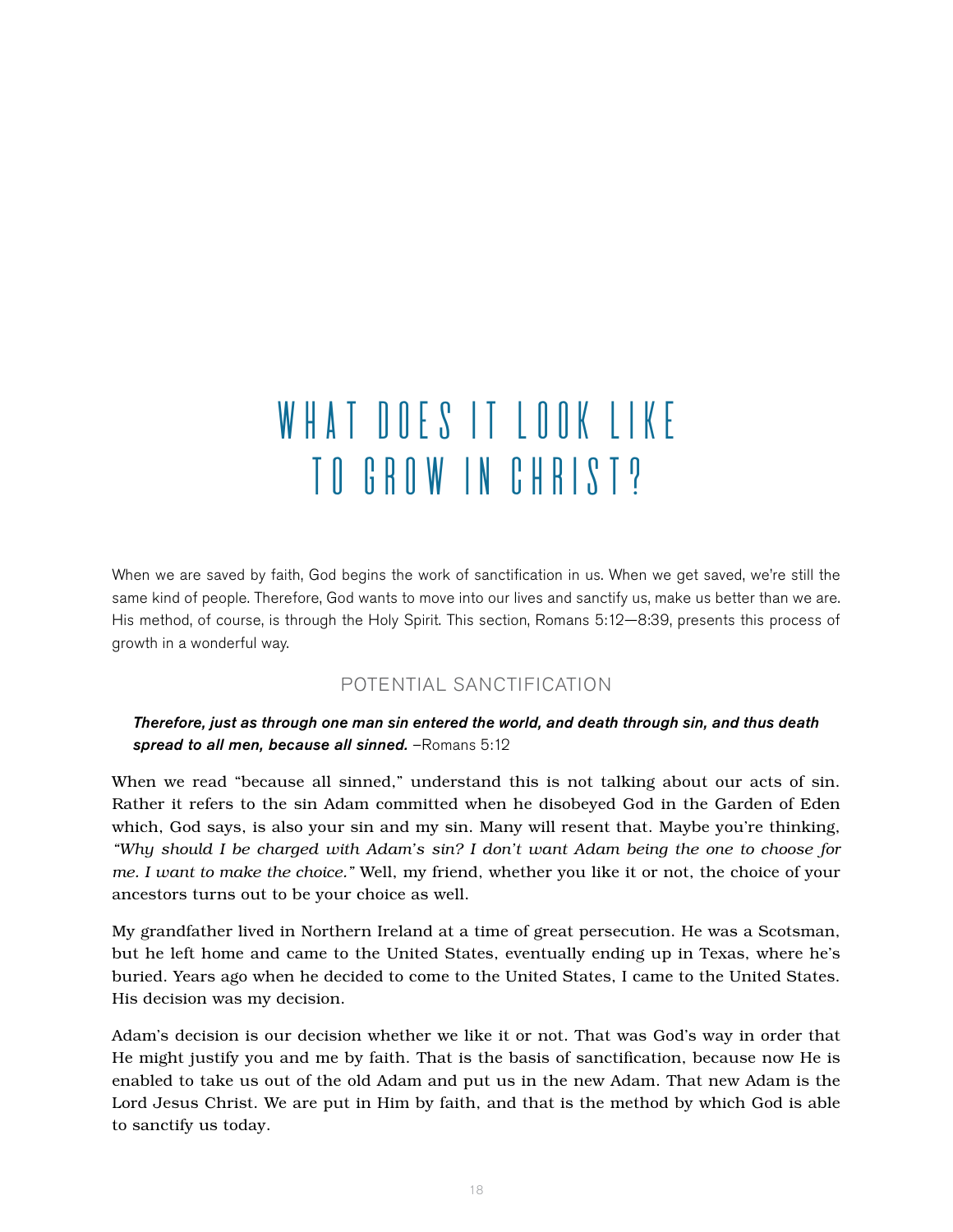#### POSITIONAL SANCTIFICATION

#### **What shall we say then? Shall we continue in sin that grace may abound?** - Romans 6:1

God's answer is right there in verse 2: "Certainly not!" If you think because you are saved by grace you can live in sin, you are not saved, my friend. The verse is clear. If you have been saved by the grace of God, you will not go on living in sin. You have been given a new nature. He tells us three things that must be ours if we are to be sanctified.

# **1 FIRST, WE ARE TO** *KNOW* **SOMETHING:**

*Or do you not now that as many of us as were baptized into Christ Jesus were baptized into His death?* –Romans 6:3

A literal translation would be: Are you ignorant that so many of us who were identified into union with Jesus Christ were identified in His death?

# **2 THEN WE ARE TO** *IDENTIFY WITH* **SOMETHING:**

#### **Therefore we were buried with Him through baptism into death ....** -Romans 6:4

This verse has nothing in the world to do with water; rather, the word "baptize" means identification with something. We are identified with Christ. When Christ died, I died. And if you are in Christ today, you died too. When He was raised from the dead, you and I were raised from the dead so that now we are in a new head of the human race, the Lord Jesus Christ.

#### *Knowing this, that our old man was crucified with Him, that the body of sin might be done away with, that we should no longer be slaves of sin.* –Romans 6:6

These are things we *know*. When Paul says your "old man" is crucified with Him, he doesn't mean your father; he means your old nature is crucified with Him. Paul is not saying the old nature is eradicated. He is saying that since the old man was crucified, the body of sin has been put out of business so that from now on "we should no longer be slaves to sin."

#### **Now if we died with Christ, we believe that we shall also live with Him.** -Romans 6:8

Let me repeat that when He died, we died with Him.

# **3 NOW WE ARE TO** *COUNT ON* **SOMETHING:**

#### *Likewise you also, reckon yourselves to be dead indeed to sin, but alive to God in Christ Jesus our Lord.* –Romans 6:11

Count on the fact that God has put you in Christ and you are now in the Lord Jesus. We are no longer to live in the old nature, but we are to live in Christ—just as a bird lives in the air and a fish lives in the water.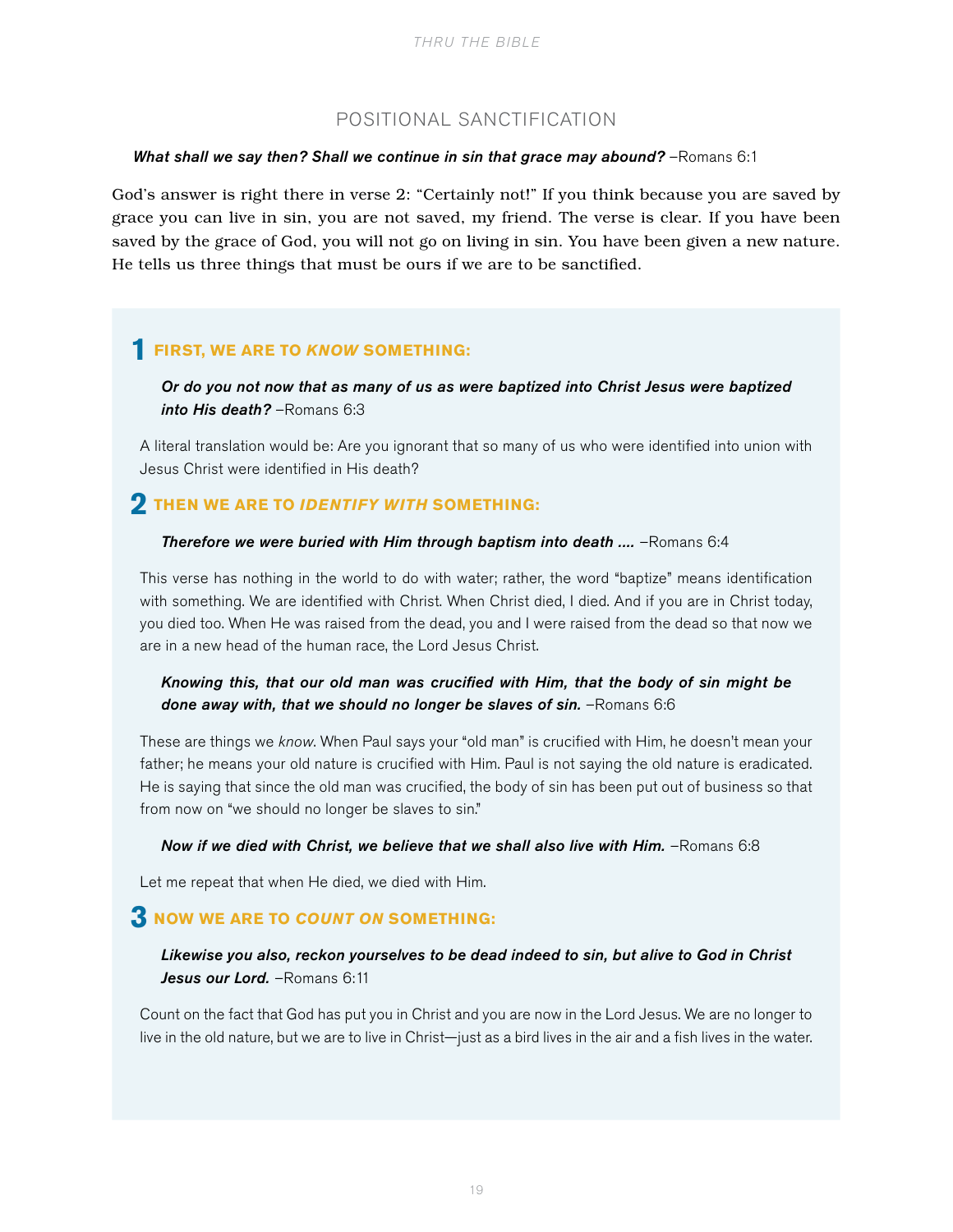#### PRACTICAL SANCTIFICATION

#### *And do not present your members as instruments of unrighteousness to sin, but present yourselves to God as being alive from the dead, and your members as instruments of righteousness to God.*  –Romans 6:13

When you are saved, you are given a new nature, and that new nature enables you to be obedient to God. Paul is saying you and I are to obey God. Obedience is now the mark of this child of God. Lawlessness on the part of those today who claim to be Christians reveals whose they are. Lawlessness is not a mark of a believer at all. If you are a believer, you are not lawless; you are obedient to Him. The reason my favorite hymn is "Trust and Obey" is because these two go together:

*When we walk with the Lord In the light of His Word, What a glory He sheds on our way. While we do His good will, He abides with us still, And with all who will trust and obey. Trust and obey For there's no other way To be happy in Jesus, But to trust and obey.*

You see, if you trust Him for your salvation, you will be given a new nature so that you can be obedient to Him. That old nature you have is in rebellion against God. But you have a new nature if you are God's child, and you will want to be obedient to Him.

#### POWERLESS SANCTIFICATION

Now Romans 7 tells us we can't obey in our own strength. It is powerless sanctification.

Two great truths come out of this. The first one is:

#### *For I know that in me (that is, in my flesh) nothing good dwells ....* **-Romans 7:18a**

You and I have nothing good in our flesh. The old nature can never do anything that is pleasing to God. Why? That's the second great truth:

#### *Because the carnal mind is enmity against God; for it is not subject to the law of God, nor indeed can be.* –Romans 8:7

We have an old nature—even if you are redeemed your old nature will be with you until your dying day. That old nature is in rebellion against God. For instance, sometimes you don't want to hear the teaching of the Word of God, and you have to somehow bring yourself to it. That old nature can think of anything to rebel against God. It hates the Word of God. It doesn't love to pray. That old nature is in rebellion against Almighty God. Can you identify with those feelings?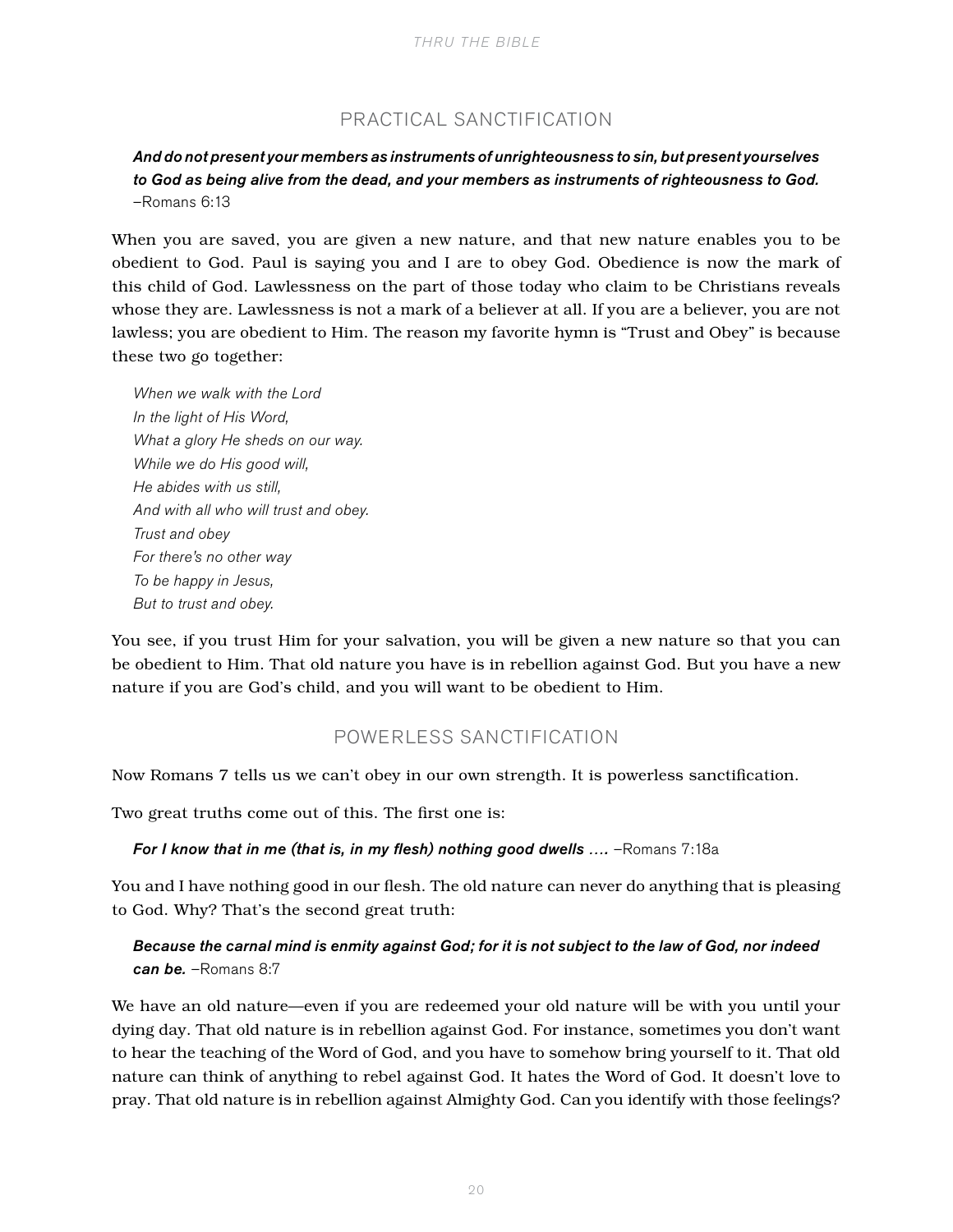But if you are a believer, you have a new nature. This is what our new nature looks like:

#### *... For to will is present with me, but how to perform what is good I do not find. -Romans 7:18b*

The apostle Paul, explaining this, found out there was no good in his old nature and there was no power in his new nature.

#### GOD'S NEW PROVISION FOR SANCTIFICATION

Now this is where God moves on the scene, and we have His provision for sanctification.

#### **There is therefore now no condemnation to those who are in Christ Jesus ....** -Romans 8:1

Romans 7 describes Paul's failure as a believer. Likely it was after he was converted on the Damascus Road experience. He found failure in the Christian life. But even then there was no condemnation, because he was in Christ. His failure didn't wreck his salvation, but he wasn't happy. He had no joy or power in his life.

*For the law of the Spirit of life in Christ Jesus has made me free from the law of sin and death. For what the law could not do in that it was weak through the flesh, God did by sending His own*  Son in the likeness of sinful flesh, on account of sin: He condemned sin in the flesh, that the *righteous requirement of the law might be fulfilled in us who do not walk according to the flesh but according to the Spirit.* –Romans 8:2-4

Believers have a new nature, but we still have no power in our own strength. You just can't do it; you can't live for God on your own. Only as we yield to Him, and obey Him, can we please Him.

It is only by the power of the indwelling Holy Spirit that we can live for God. See how clear this is:

#### *For those who live according to the flesh set their minds on the things of the flesh, but those who live according to the Spirit, the things of the Spirit. For to be carnally minded is death, but to be spiritually minded is life and peace.* –Romans 8:5, 6

If you are to have life and peace—that is, a Christian life filled with the fruits of the Holy Spirit—it must be by the power of the Holy Spirit. You can never achieve them on your own.

Let me illustrate in a personal way: That Vernon McGee! I know this fellow (I've known him for a long time), and I want to tell you very candidly that I'm sick of him. He has failed me; he has let me down so many times. I know that whatever he produces, God just cannot use. That which is of the flesh is nothing in the world but an abomination unto God. But that which the Holy Spirit can and will produce—God will use that, my friend. It is the only thing that has any eternal value.

Romans 8 develops this even more as it explores the believer's security in this life.

*And we know that all things work together for good to those who love God, to those who are the called according to His purpose.* –Romans 8:28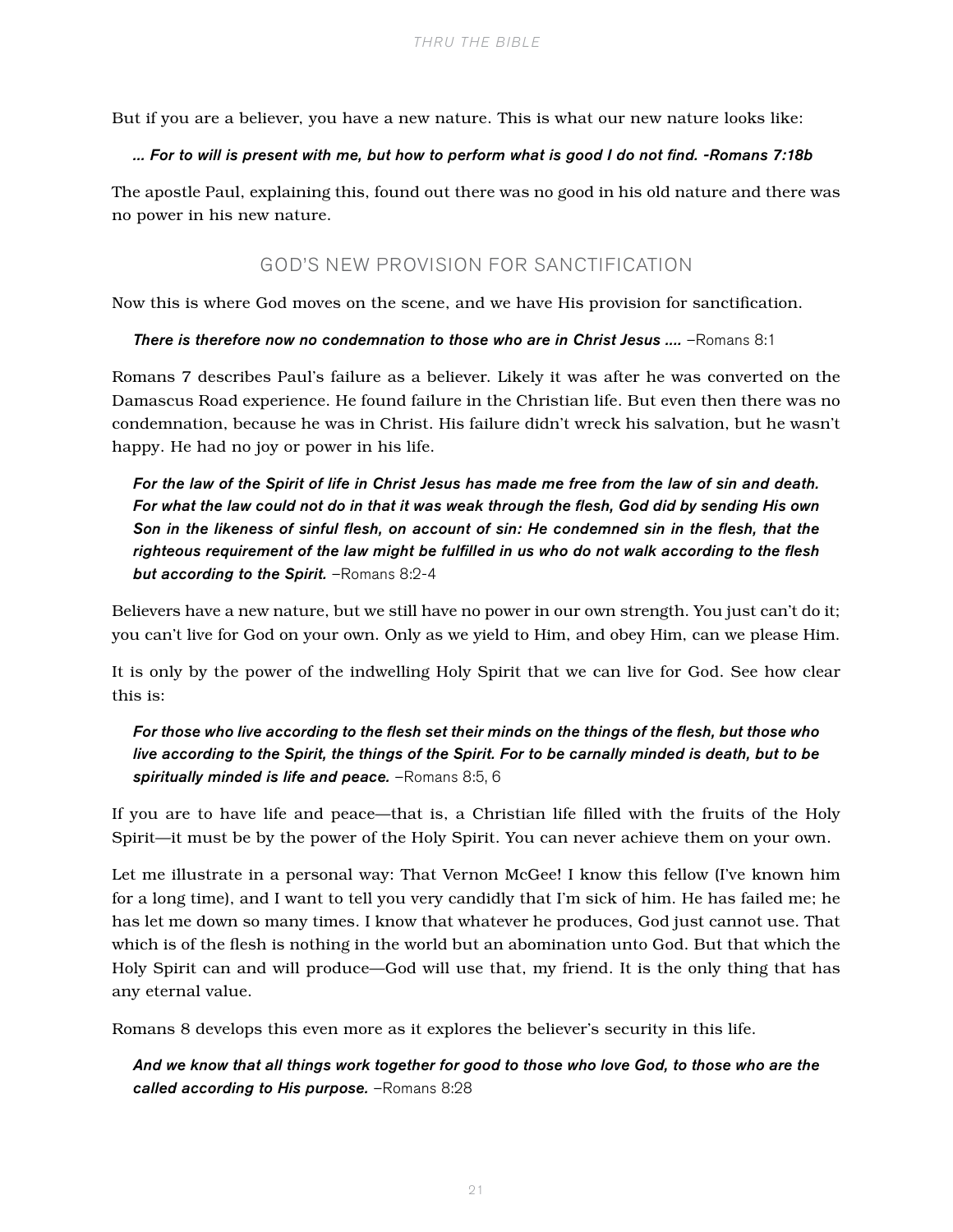It doesn't make any difference what comes to you—good things, bad things, dark things, bright things, lovely things, mean things—because whatever comes, God will see to it that it works for good in your life. You can be sure of that. It is something the child of God needs to hold onto.

Not only that, but God says that during all of this, "I can hold onto you, because when I started out with you, I not only foreknew you, but I predestined you; and when I predestined you, I called you; and when I called you, I justified you; and when I justified you, I glorified you" (see Romans 8:29, 30). In other words, God says, "When I called you, I knew I could carry you through to the end. It won't depend on your performance. It will depend on Me." And I say very candidly that if I don't make it through, it's going to be God's failure and not mine. I'm already a failure, but He is not nor will He be. Paul says in Philippians 1:6, "Being confident of this very thing, that He who has begun a good work in you will complete it until the day of Jesus Christ."

Therefore—

#### *What then shall we say to these things? If God is for us, who can be against us?* –Romans 8:31

How glorious, how wonderful! Why is it true? Well, who can condemn a child of God? Christ died for us, He is risen again, He is even at the right hand of God, and He makes intercession for us. My beloved, can you have anything better than that in this life or in the life to come? He is on your side today. You can't lose—because of Him, not because of you. He has already declared you bankrupt and a failure and a sinner. But He says, "I am undertaking to see you through; I am undertaking to save you."

Then we come to this important question:

#### *Who shall separate us from the love of Christ?* **– Romans 8:35**

As you read Romans 8:35-39, note the long list of things that could separate us from God. If you can think of anything he didn't name, you can include those, too. But the conclusion makes it worth it all: "I am persuaded that none of these things can possibly separate us from the love of God which is in Christ Jesus our Lord" (see Romans 8:38, 39). This is God's glorious salvation.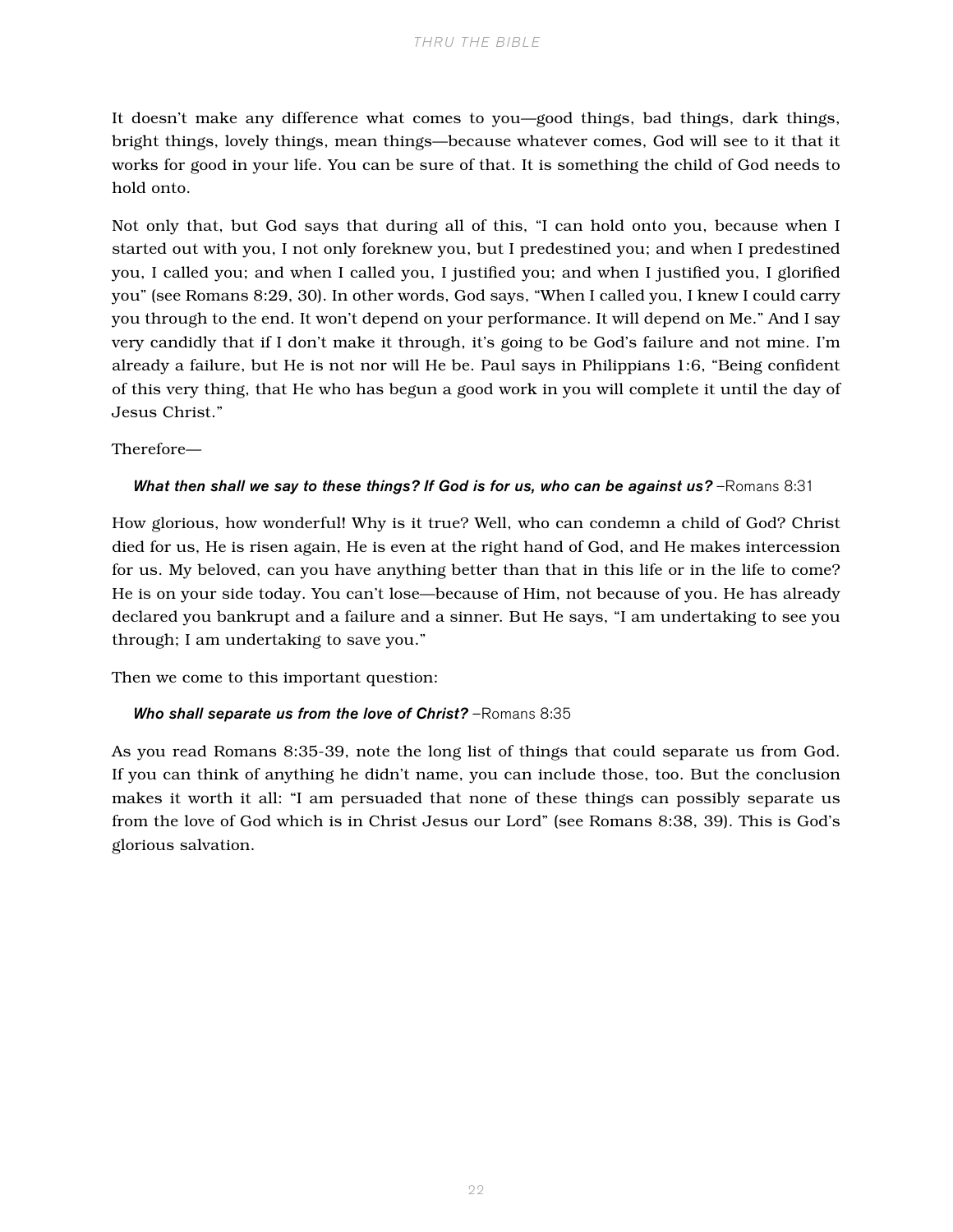# PART<sub>1</sub> Think About It

#### **IN YOUR BIBLE, RE-READ ROMANS 1—8. 1**

Underline and ponder key verses like: 1:16; 3:23; 5:1, 8; 6:23; 8:1, 28, 37-39.

# **2** REVIEW SOME OF THE BASIC FACTS ABOUT SALVATION (fill in the blank):

You can be religious and still \_\_\_\_\_\_\_\_\_\_\_\_\_\_\_\_\_\_\_\_\_\_\_\_\_\_\_\_\_\_.

Our best could never be .

God begins the work of sanctification in us through **with any contract of the same of the same of the same of the same of the same of the same of the same of the same of the same of the same of the same of the same of the** 

# **WHY IS IT A GOOD THING TO BE CONVICTED OF SIN? 3**

# **LIST THE EIGHT THINGS A BELIEVER IN JESUS CHRIST NOW POSSESSES: 4**

#### **Circle the ones you have experienced recently.**

Tell someone about what it's like to have a relationship with Jesus Christ.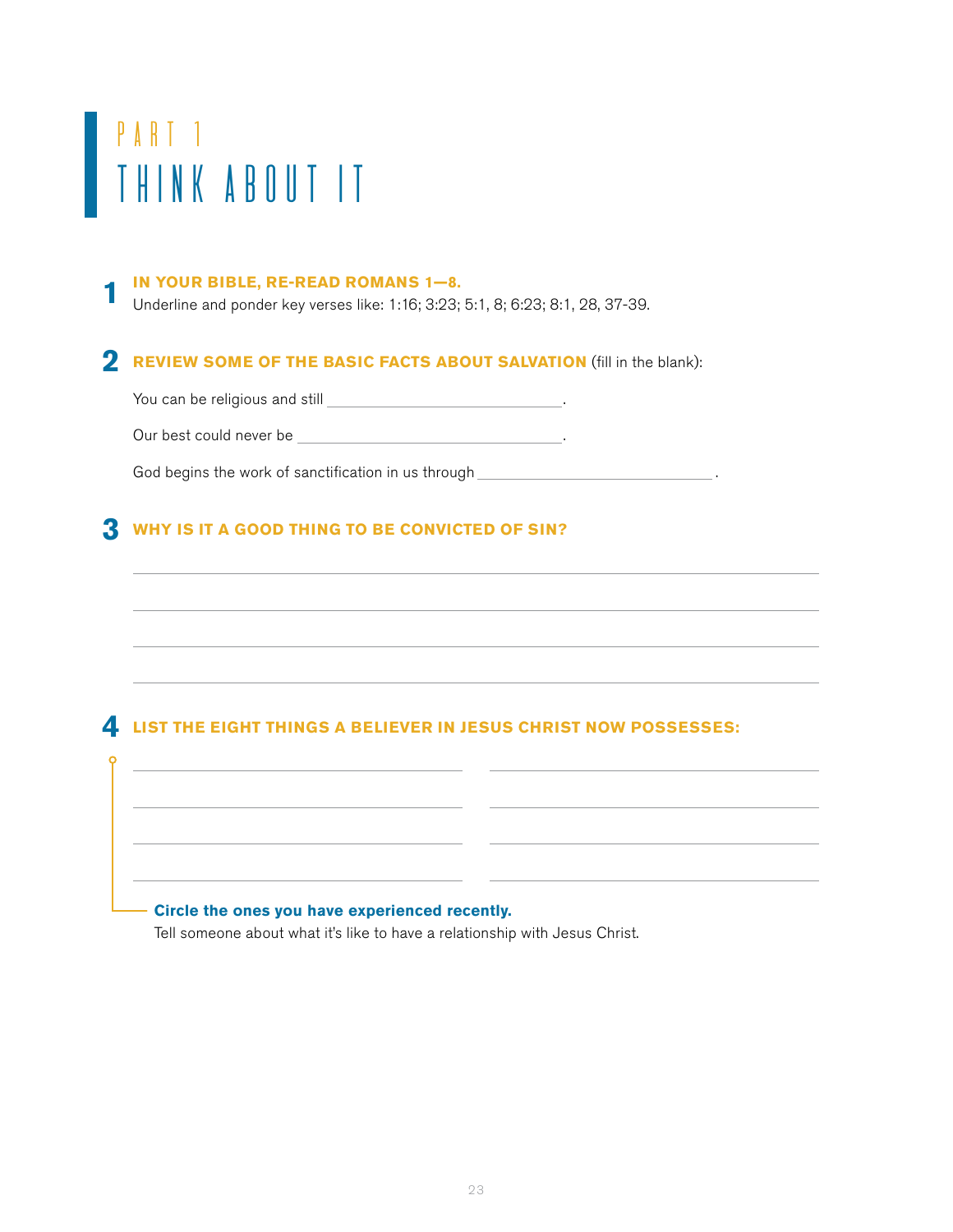# PART 2 WHAT ABOUT ISRAEL?



 $\Box$ 

READ: Romans 9—11

Listen at *TTB.org/Romans* (optional): Programs 4442-4447

Romans 8 closes on the high plane of triumph and joy: Nothing will ever separate us from God's love in Jesus Christ our Lord.

Romans 9 opens on the low plane of despair and sorrow. Obviously, something about this change of subject brought Paul heartbreak.

At the time of writing, the people of God faced a unique historical position and problem. Their church was now mostly Gentile, and the Jewish background has been all but forgotten. The assumption was that God was done with the Old Testament and the church is now heir to all its prophecies.

But now we learn that God's promises to the nation Israel will yet be fulfilled. Not only that, but God has made promises to the church, and today He calls out an elect people—both Jew and Gentile—to form the church.

All of God's actions are found in His own sovereign will. He functions through mercy in His dealings with Israel and all others—with you and me. Martin Luther gives a fitting introduction to this section: "Who hath not known passion, cross, and travail of death cannot treat of foreknowledge (election of grace) without injury and inward enmity toward God. Wherefore take heed that you don't drink wine while you are yet a baby." This is strong medicine Paul is about to give us.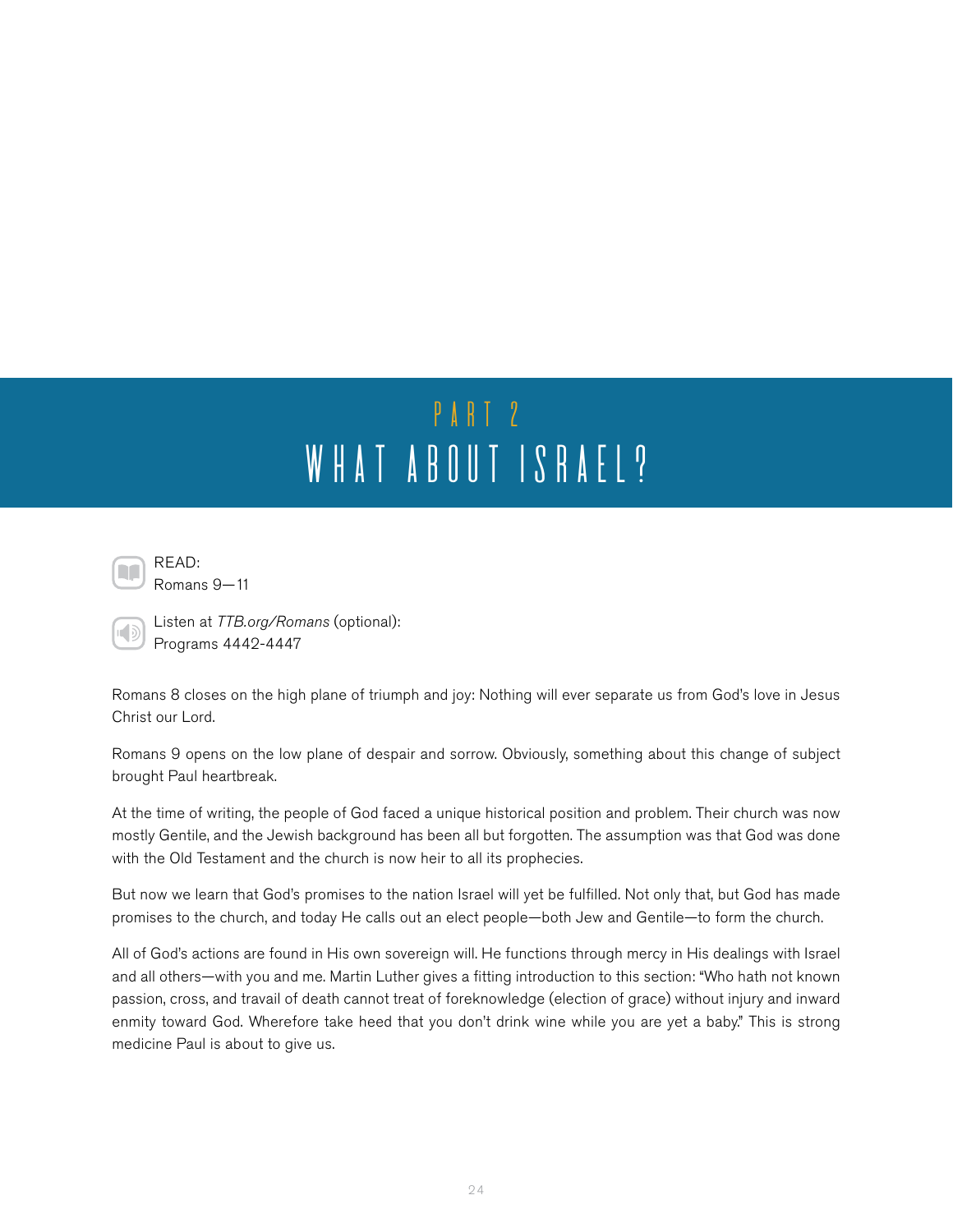#### GOD'S PAST DEALINGS WITH ISRAEL

First, we discover who these people are:

*Who are Israelites, to whom pertain the adoption, the glory, the covenants, the giving of the law, the service of God, and the promises.* –Romans 9:4

Israel has a long history with God. They are God's people, the Jews, and you cannot in any way disturb or destroy that.

If we have been saved, we are chosen in Christ, but not because of some natural heritage we might have. Judaism was the race that Jesus Christ came from, if you please. He was an Israelite. They were the ones to whom God gave a religion.

#### GOD'S PRESENT PURPOSE WITH ISRAEL

What is God's plan today for the nation of Israel?

#### *Brethren, my heart's desire and prayer to God for Israel is that they may be saved.* -Romans 10:1

Jews today are as lost as any Gentile because they cannot be saved by religion. Even with a God-given religion, they are as far from God as anyone. Just as Gentiles need to be saved, Jews need to be saved also. And God is saving them today. God's present plan is that they be saved and brought into the body of believers, the church (see Ephesians 2:11-22).

#### GOD'S FUTURE PURPOSE WITH ISRAEL

But wait a minute. Does that destroy God's plan for the future? No. After God gets through with His plan for the church, Romans 11:1-2 says,

#### *I say then, has God cast away His people? Certainly not! For I also am an Israelite, of the seed of Abraham, of the tribe of Benjamin. God has not cast away His people whom He foreknew ....*

As soon as God completes His plan for the church—of calling out both Jew and Gentile as a people to His name and taking the church out of the earth—He will return again to the nation Israel and begin to deal with them.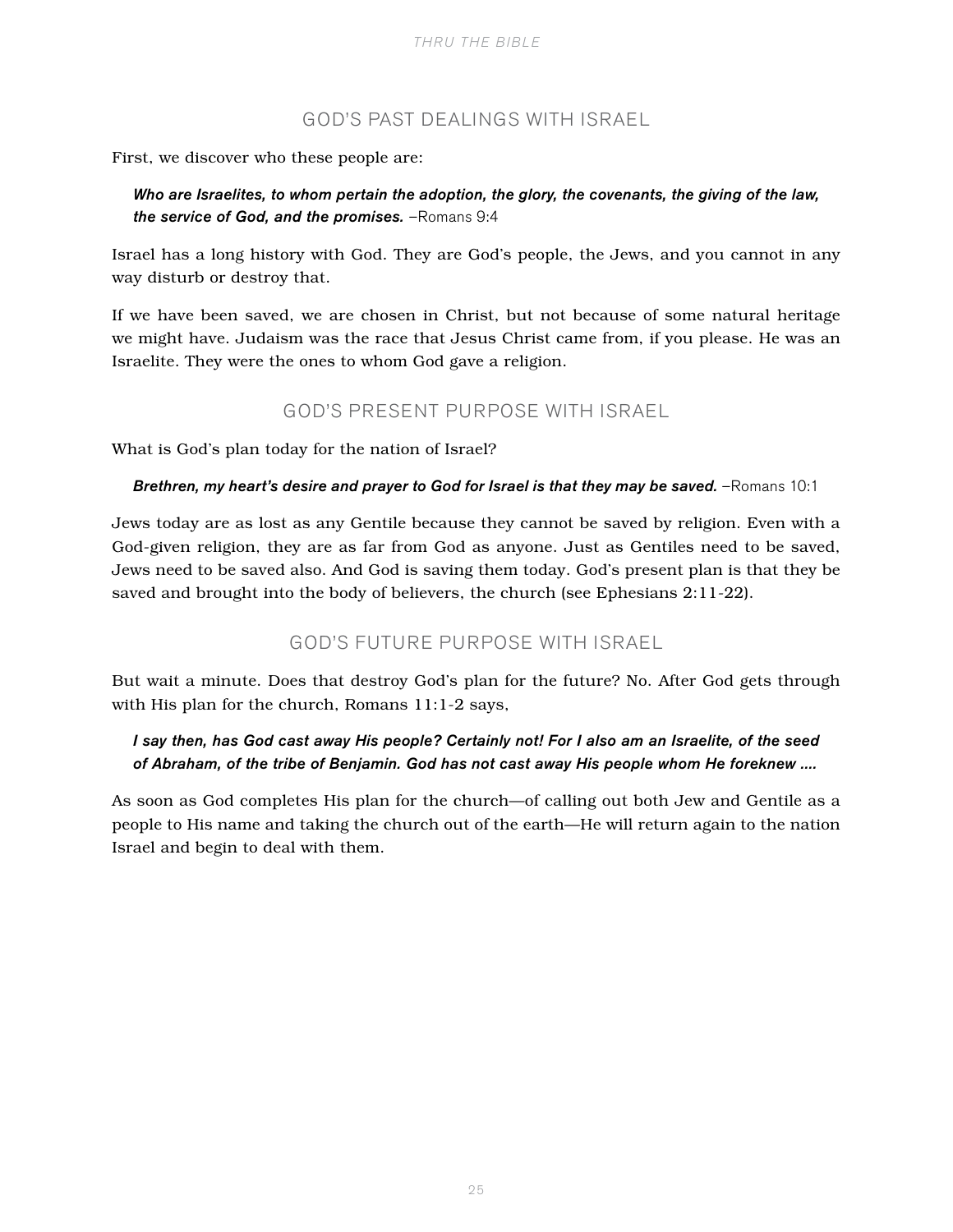# PART 2 Think About It

#### **RE-READ ROMANS 9—11. 1**

Underline and ponder key verses like: 10:9, 13, 17; 11:36.

**TRUE** OR **FALSE** | God is done with Israel. **2**

# **WHAT DOES GOD WANT MOST OF ALL FOR ISRAEL? 3**

**DO YOU KNOW ANYONE WHOSE HERITAGE IS JUDAISM BUT WHO BELIEVES JESUS CHRIST IS THE MESSIAH?** What would you like to ask them about how they discovered Jesus as their Savior? **4**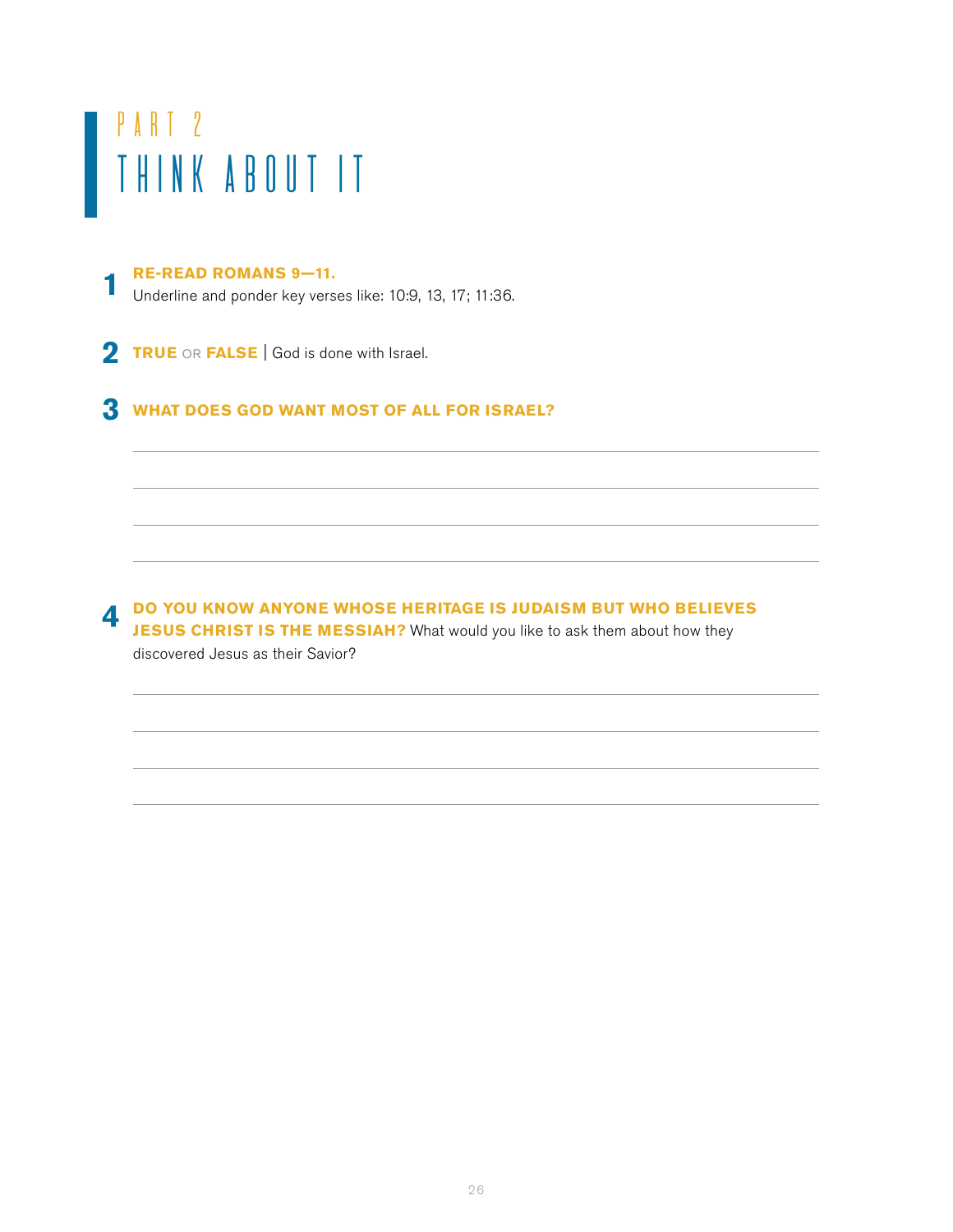# PART 3 HOW SHOULD I CONDUCT MY LIFE?



 $\sqrt{2}$ 

Romans 12—16

Listen at *TTB.org/Romans* (optional): Programs 4448—4457

Now we're going to walk the gospel road in shoe-leather. This is where I like to walk.

If Romans 1—8 describes the faith in which we stand and Romans 9—11 gives Israel hope for the future, then Romans 12—16 pictures what love looks like in a Christian's life.

In Romans 1—8 we see the helmet of salvation and shield of faith. But in this last section, our feet are shod with the preparation of the gospel of peace. We are to stand in the battle; we are to walk in our life; we are to run in the race. We study now what a Christian does.

The Christian's conduct must be expressed in this world by our relationship to others—but these relationships must be regulated. It's easy to put down rules of conduct, but we're not freed from the Mosaic Law just to put us under another legal system. Romans 12—16 uses practical principles to guide us.

After the mountaintop of Romans 8—11, Paul now plunges us down to the plane of duty—and it is *plain* duty. This is where we all live and move and have our being.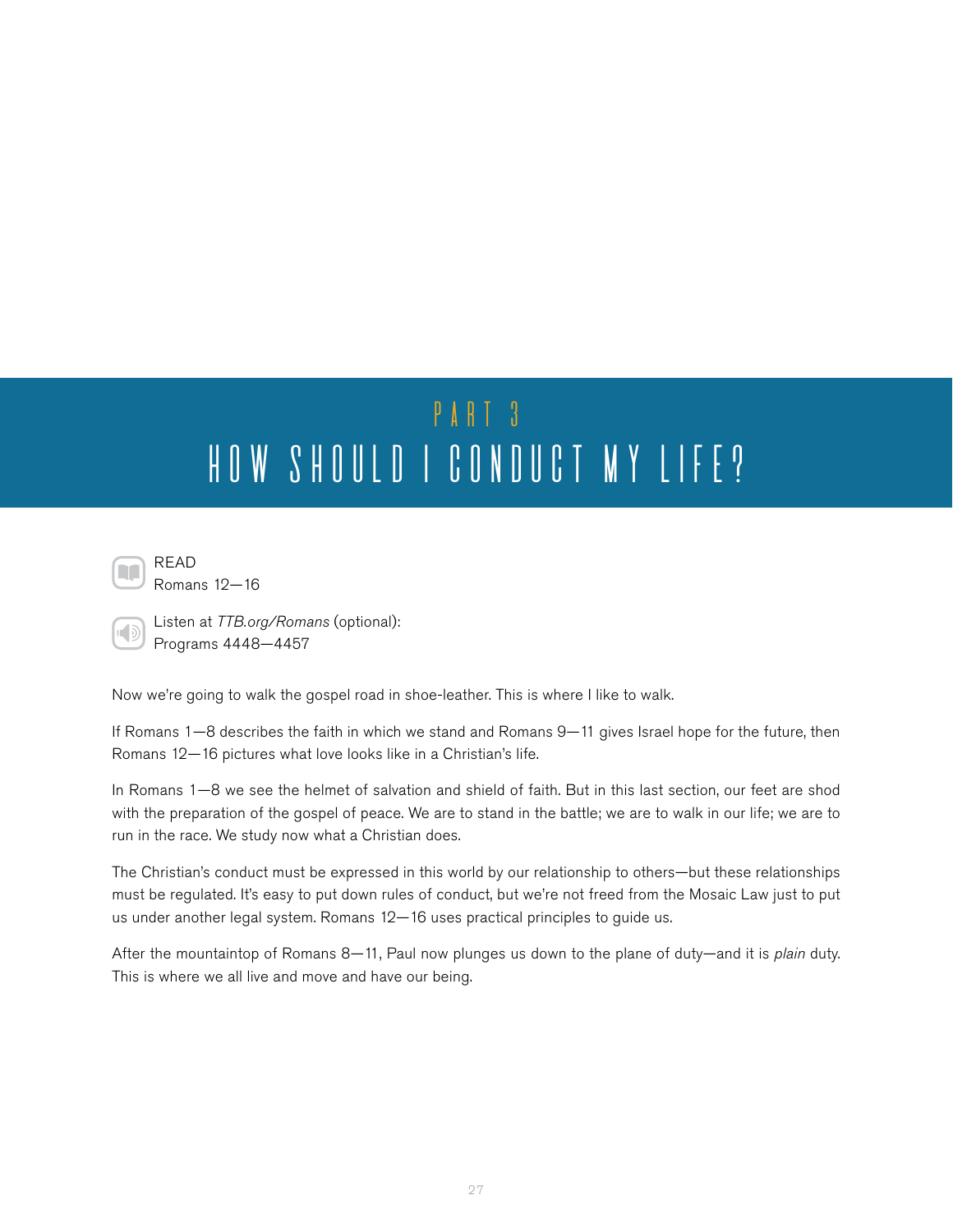#### OUR REASONABLE SERVICE

#### *I beseech you therefore, brethren, by the mercies of God, that you present your bodies a living*  **sacrifice, holy, acceptable to God, which is your reasonable service.** -Romans 12:1

A Christian's spiritual service is to present himself to God as a living sacrifice. A child of God can't live to himself. If you have been redeemed by the blood of Christ, God has a claim on your life. If you live selfishly, you'll just be miserable.

You cannot even live the Christian life until you present your total personality to God.

Then you have a relationship to the gifts of the Spirit, and there *are* gifts of the Spirit—many more than speaking in tongues. Each of the gifts mentioned here are meant to serve the body: prophecy, ministry, teaching, exhorting, giving, leading, and showing mercy (see Romans 12:6-8).

Next we learn what our relationship should be with other believers.

*Let love be without hypocrisy. Abhor what is evil. Cling to what is good. Be kindly affectionate to one another with brotherly love, in honor giving preference to one another; not lagging in diligence, fervent in spirit, serving the Lord; rejoicing in hope, patient in tribulation, continuing*  steadfastly in prayer; distributing to the needs of the saints, given to hospitality. -Romans 12:9-13

What a marvelous command God gives to believers today. Through the Spirit's power, we are to do all this in our relationship with other believers.

Next we learn how to relate to those outside of Christ. We are to—

#### *Repay no one evil for evil ....* –Romans 12:17

We are not to avenge ourselves. The minute you and I attempt to punch the other fellow in the nose after he has punched us, we are no longer walking by faith. "Well," you might say, "I think somebody *ought* to punch him in the nose." Yes, you are right, *somebody* ought to. But let *God* do the punching. God says He intends to do it.

#### ... "Vengeance is Mine, I will repay," says the Lord. - Romans 12:19b

In effect, God says, "I will not permit any injustice to come to you that I will not straighten out someday. Now do not depart from the pathway of faith—don't hit back." When we hit back we are saying to God, "I can't trust You in this particular case. I'm going to have to take it into my own hands."

Turn vengeance over to God. My beloved, when we do, we heap coals of fire on those who are our enemies. Believe me, when God starts dealing with them, He's going to do a good job of it. I have watched that in my ministry. Oh, how many times I have wanted to take things into my own hands! But when I let God take over, I've seen Him move in. He does a much better job than any of us down here would do in dealing with folk. Turn them over to the Lord—that's what our attitude should be toward unbelievers.

Then we have a real relationship to government today. We are to obey the powers that be, and

#### *... The authorities that exist are appointed by God.* –Romans 13:1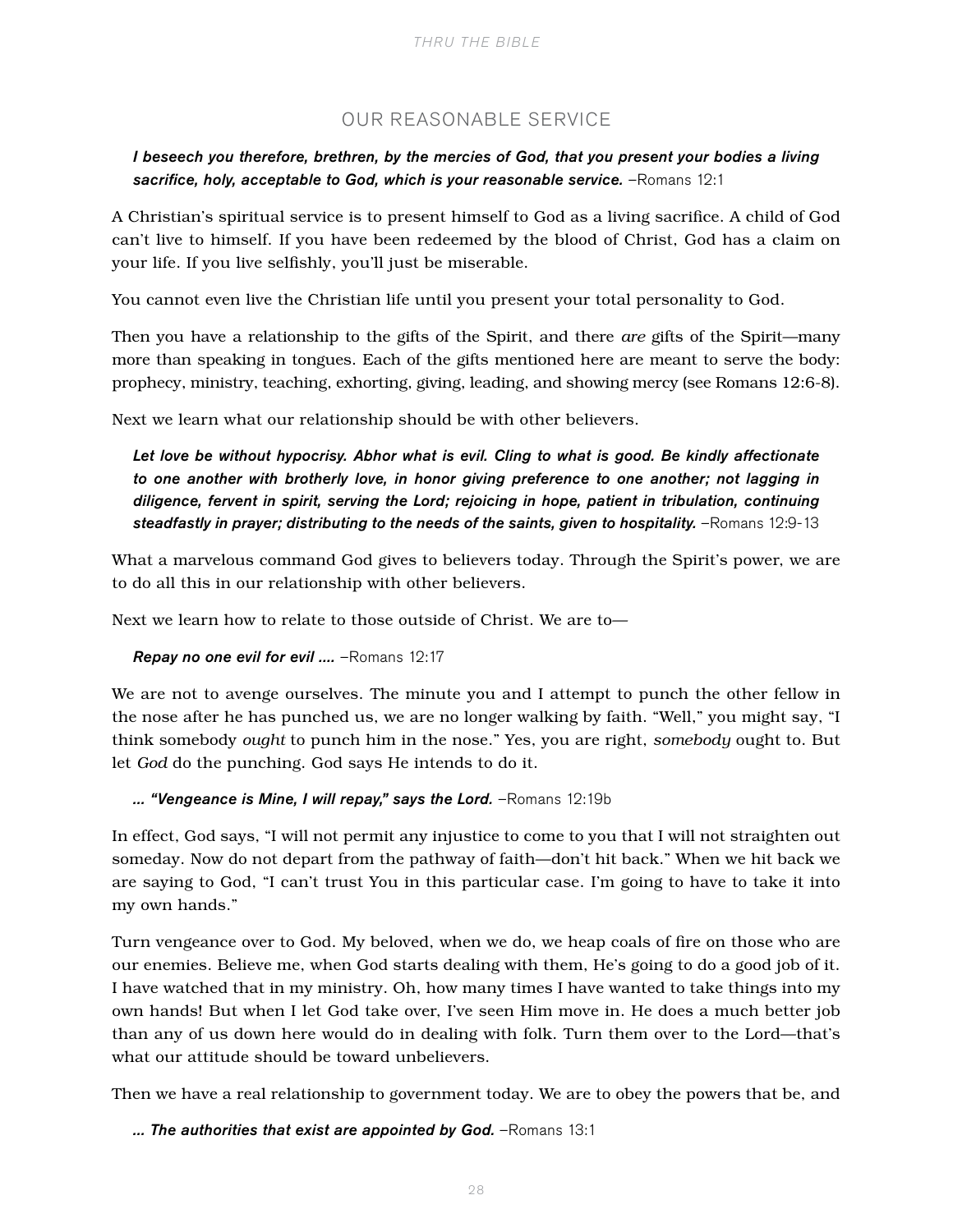We're inclined to say, "If you lived in our day with this crowd of politicians in office you wouldn't say that." Oh no? Remember that in Paul's day bloody Nero was on the throne in Rome, and Paul had even appealed his case before him. Despite the prevailing conditions, he could say, "Be obedient to the powers that be, for the powers that be are ordained of God"—whether it's bloody Nero or whoever is in office in your town. We have a relationship to government.

We also have a relationship to our neighbors (see Romans 13:8-10). Doesn't this sound a lot like the Ten Commandments? Our love for our neighbor is revealed in what we do rather than in what we say. You can talk about love all you want, but if you commit these acts against your neighbor, you have no love for him. Loving your neighbor is the fullness of the Law and is a fruit of the Spirit.

#### **WHAT SHOULD WE DO OR NOT DO?**

Separation is certainly misunderstood among believers today, because many have made up a little list of commandments they try to follow. "Don't do this, don't do that, don't do the other thing." That is not how Christian conduct should be understood. Instead, consider these three principles:

#### **PRINCIPLE #1** CONVICTION

Whatever you do, do it with conviction.

#### *One person esteems one day above another; another esteems every day alike. Let each be fully convinced in his own mind.* –Romans 14:5

Whatever you decide to do, be fully persuaded in your own mind. You are to have a *conviction* about what you do.

One reason we struggle with our behaviors is when we haven't anything in our hearts to take the place of these things we are told to give up. Often people go from one type of questionable activity to another. They straddle the fence, trying to go with the world and trying to go with God. Whatever it is, have conviction about what you do!

The world doesn't have a problem doing that. I have always watched the crowd that comes to the New Year's Day football game at the Rose Bowl in Pasadena, California. They come wearing their team's hats and shirts. I see the crowd from Wisconsin or Minnesota, and when I go to the Rose Parade route I like to kid them about the game—and believe me, you can get a rise out of a real fan. I like that. That's conviction, my friend. Oh, if we as Christians had more conviction!

Do you know why they fill up the Rose Bowl every New Year's Day? It's because of those who go with conviction.

My friend, you may have a fine congregation at your church, but if the members of your church had *real* conviction about going to church, the place would be packed out. That is what we need today— Christians who have conviction. It is the first thing that is needed in Christian conduct.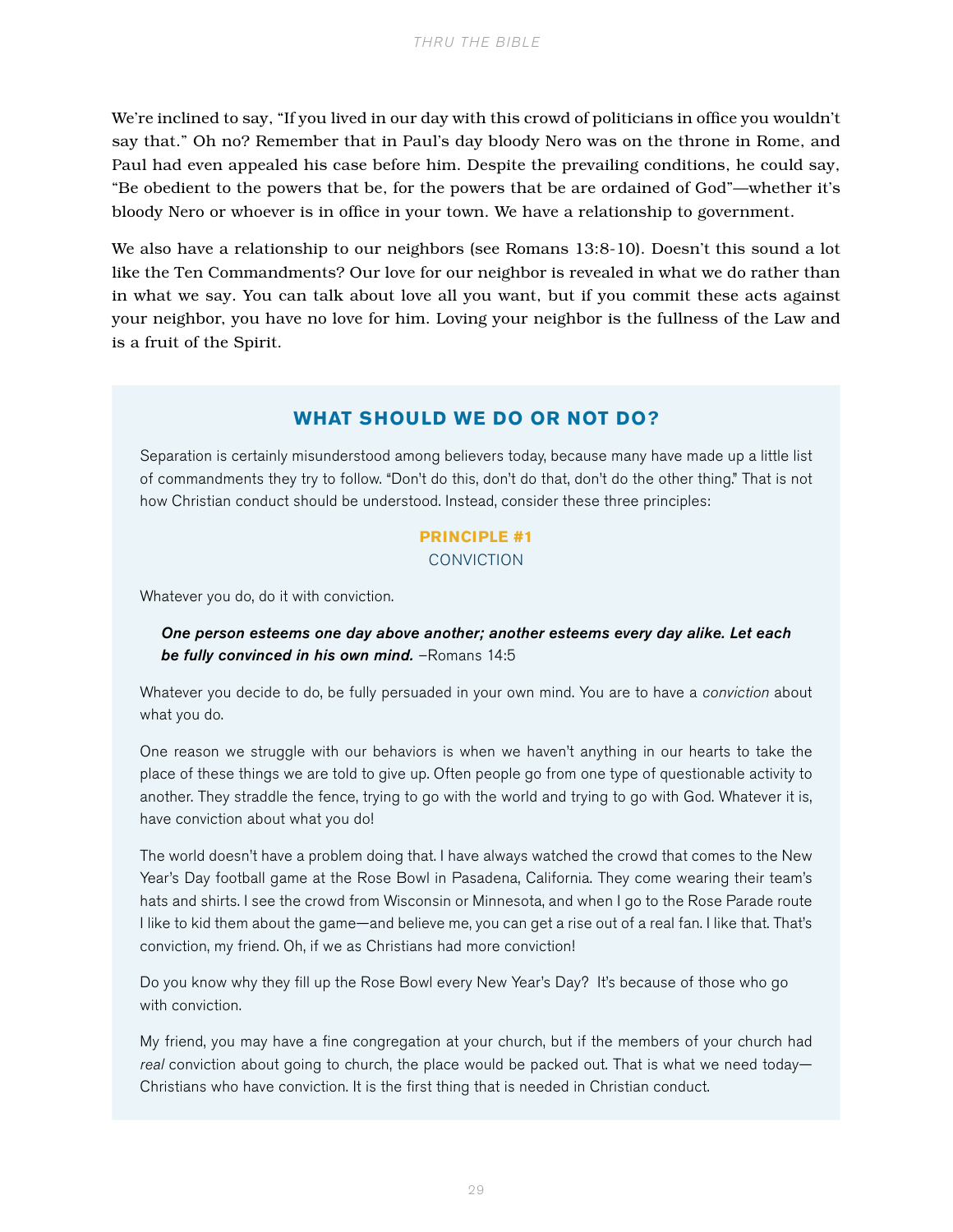#### **PRINCIPLE #2 CONSCIENCE**

#### *Do you have faith? Have it to yourself before God. Happy is he who does not condemn himself in what he approves.* –Romans 14:22

Do you look back on your life and hate what you have done? Well, I don't know what you did wrong, but happy is the man who doesn't condemn himself with what he does. That's the reason I don't answer questions like, "Do you think it's wrong for a Christian to ?" The answer is easy. For you it's wrong because you have a conscience about it. Otherwise you never would have asked. I have never been asked, "Do you think I ought to eat supper tonight?" Nobody has a conscience on that, you see. They ask only about that on which they have a conscience. I like to say to some of them, "Well, apparently for you it is wrong—you've got a conscience on it or you wouldn't have asked me. You can't go. But I don't have a conscience on it—so let me have your ticket!"

May I say to you, my beloved, we need to have a conscience on these things. And when we look back at what we've done and it raises a question—regardless of what it was—it was wrong. It's also wrong if you can't enter into it whole-heartedly. "Happy is he who does not condemn himself in what he approves."

#### **PRINCIPLE #3** CONSIDERATION

*We then who are strong ought to bear with the scruples* [infirmities] *of the weak, and not to please ourselves. Let each of us please his neighbor for his good, leading to edification.* –Romans 15:1, 2

Consideration of others—it's that simple. Maybe you have a conviction about this or that and you can do it, and maybe your conscience doesn't condemn you for doing it. But how might it affect someone else? Take the other person into consideration.

A Christian does not please himself; he pleases his Lord. It is not a question today of whether it's right or wrong—that is not the standard of the Christian anymore—it is a question of walking in the light. "But if we walk in the light as He is in the light, we have fellowship with one another, and the blood of Jesus Christ His Son cleanses [keeps on cleansing] us from all sin" (1 John 1:7).

It is not *how* you walk, it is *where* you walk that counts. Are you walking in the light? Do you want to please Him? That is what is important. It is not to see how far you can go in doing questionable things and still maintain a Christian testimony. If that is the way you are living, you are living a shabby, shoddy Christian life.

Now, does this thing that we've been talking about work? Is it reality?

Paul closes the Epistle to the Romans by mentioning 35 people by name who lived among pagans in the Roman Empire under the rule of bloody Nero. These people walked in the light of God's Word down the streets of Ephesus, Jerusalem, Athens, Corinth, Thessalonica, and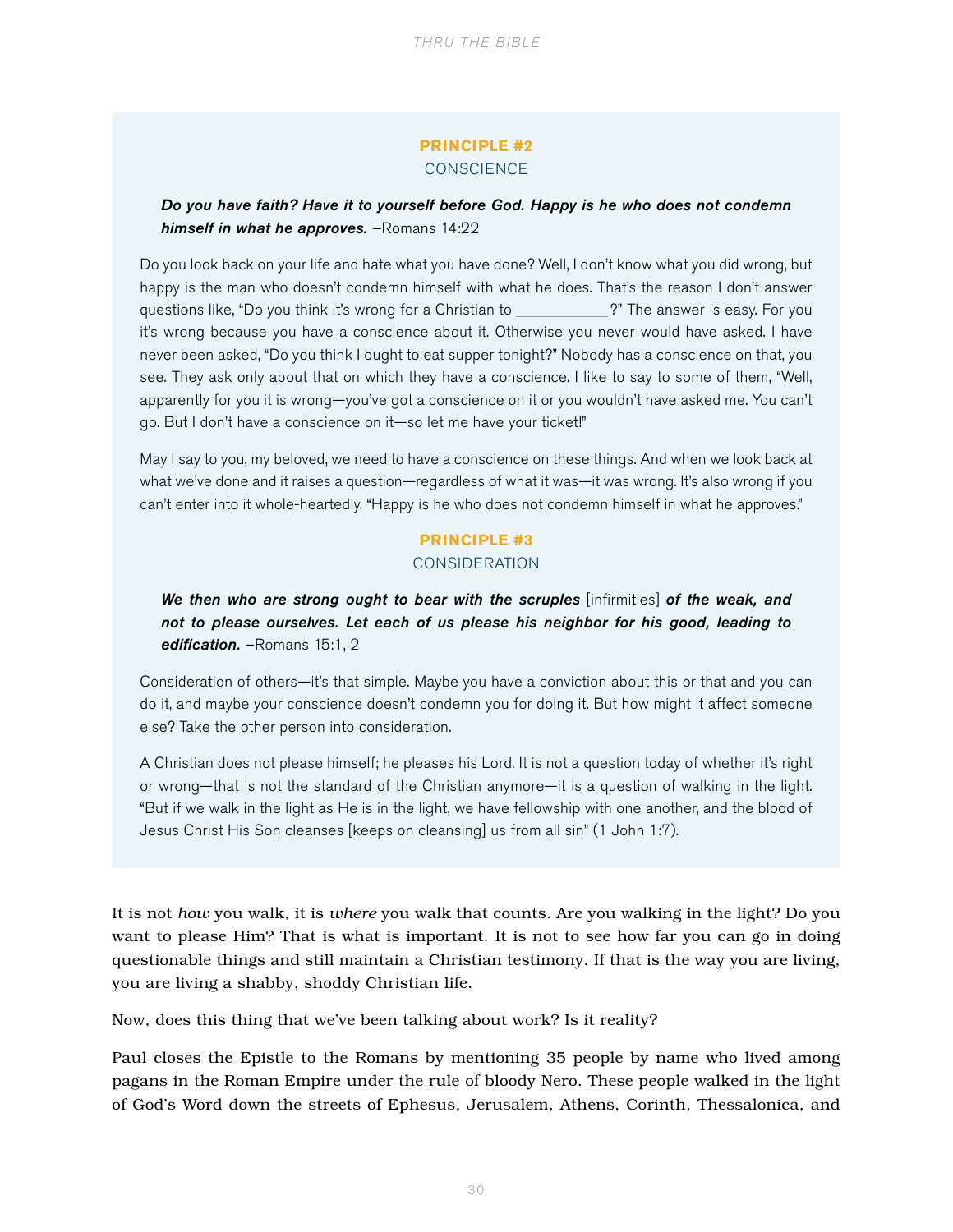Rome itself. These 35 people in a pagan civilization found that this epistle was true, and they lived for Christ in the first century.

It not only worked in the first century, but it worked in the second century, it worked in the third, the fourth, the fifth and the sixth, and it continues to work in this century, my friend. Christians today, like those in the first century, are walking the streets of this pagan world. Those who know Jesus Christ and are walking in the light as He is in the light have found out that these things in Romans are true.

The question is, have *you* found out they are true? Or is this all theory to you, only an ideal? I say to you right now that you can know whether these things are true or not. The Lord Jesus said if you will do His will, you will know His doctrine, you will know whether it's true or not (see John 7:17). Like the psalmist says, "Oh, taste and see that the Lord is good..." (Psalm 34:8). God wants you to do the experiment. It all begins at the cross, in a transaction with Him—it all begins when you come to Christ as your Savior.

#### *Now may the God of hope fill you with all joy and peace in believing, that you may abound in hope by the power of the Holy Spirit.* –Romans 15:13

This is what a study of Romans should do for you. I trust it has given you joy and peace, strengthened your faith, and it has brought hope and power into your life, my friend.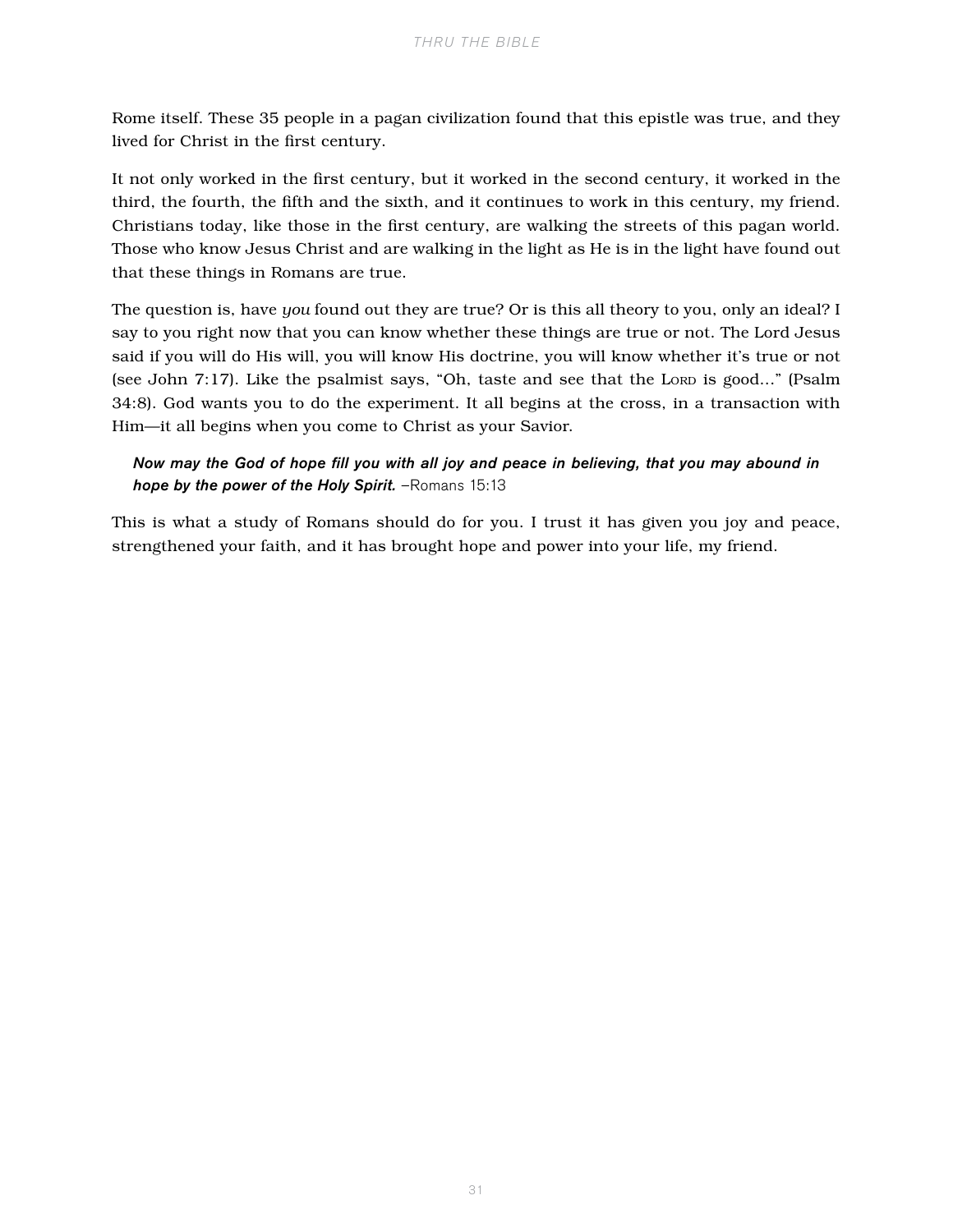# PART 3 Think About It

#### **IN YOUR BIBLE, RE-READ ROMANS 12—16. 1**

Underline and ponder key verses like: 12:1-2, 9-13; 16:25-27.

#### **ASK YOURSELF, WHAT NEW TRUTH DID I LEARN IN THIS SURVEY OF ROMANS ABOUT GOD?** About me? About the gift of salvation? **2**

#### **WHAT VERSE(S) WILL YOU ASK GOD TO WRITE ON YOUR HEART THAT YOU WANT TO ALWAYS REMEMBER? 3**

**TELL SOMEONE TODAY ABOUT THE DAY YOU DECIDED TO BELIEVE IN THE LORD JESUS CHRIST.** What motivated you? **4**

Go to TTB.org/salvation for *free resources* to help you know God. **IF YOU DON'T YET KNOW JESUS CHRIST AS YOUR SAVIOR, DO YOU WANT TO FIND OUT MORE ABOUT HIM AND HIS GIFT?**